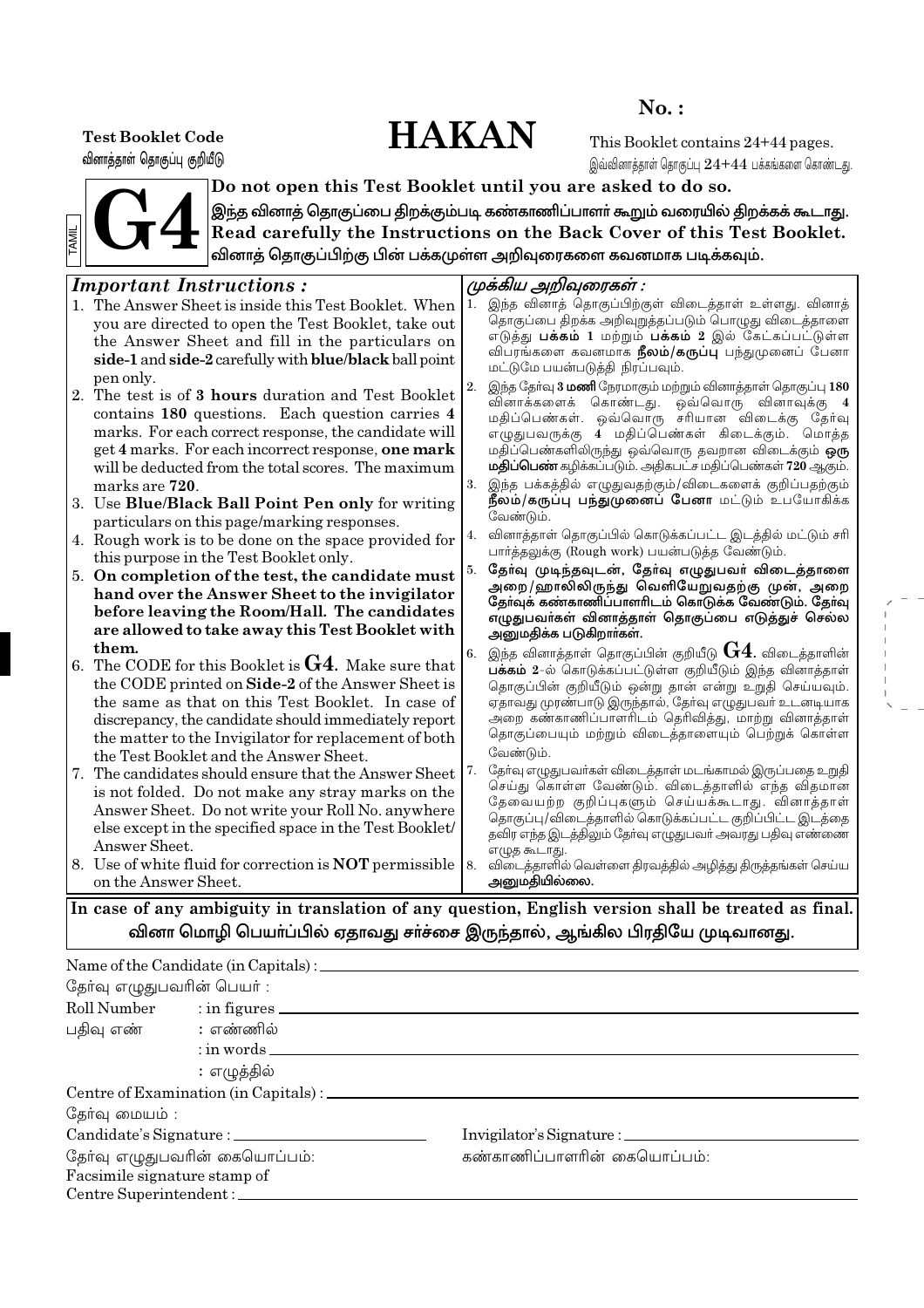$G<sub>4</sub>$  $\mathbf{1}$ .

- ஸ்ட்ரோபைலஸ்கள் அல்லகு கூம்புகள் | 5. இவற்றில் காணப்படுகின்றன :
	- டெரிஸ்  $(1)$
	- மார்கான்ஷியா  $(2)$
	- ஈக்குவிசிட்டம்  $(3)$
	- சால்வீனியா  $(4)$
- ஒரு இயல்பு ECG -யில் QRS கூட்டமைப்பு  $2.$ எதனைகக்குறிக்கின்றது ?
	- ஆரிக்கிளின் மின்முனைப்பியக்க நீக்கம்  $(1)$
	- வெண்டிரிக்கிளின் மின்முனைப்பியக்க  $(2)$ நீக்கம்
	- வெண்டிரிக்கிளின் மின்முனைப்பியக்க  $(3)$ மீட்சி
	- ஆரிக்கிளின் மின்முனைப்பியக்க மீட்சி  $(4)$
- கொடுக்கப்பட்ட தொகுதிகளை பொருத்தி 3. சரியான விடையை தேர்ந்தெடு.

|                           |                | தொகுதி - I                | தொகுதி - II |            |                                          |
|---------------------------|----------------|---------------------------|-------------|------------|------------------------------------------|
| (a)                       |                | பிளாசன்டா                 |             | (i)        | ஆன்டிரஜன்                                |
| (b)                       | சோனா           | பெல்லுசிடா                |             | (ii)       | மனித<br>கோரியானிக்<br>கொனடோ–<br>டுரோபின் |
| $\left( \text{c} \right)$ | பல்போ          | யுரேத்திரல்<br>சுரப்பிகள் |             | (iii)      | அண்டத்தின்<br>அடுக்கு                    |
| (d)                       | லெடிக் செல்கள் |                           |             | (iv)       | பீனிஸை<br>வழவழப்-<br>பாக்குதல்           |
|                           | (a)            | (b)                       | (c)         | (d)        |                                          |
| (1)                       | (i)            | (iv)                      | (ii)        | (iii)      |                                          |
| (2)                       | (iii)          | (ii)                      | (iv)        | (i)        |                                          |
| (3)                       | (ii)           | (iii)                     | (iv)        | (i)        |                                          |
| $\left( 4\right)$         | (iv)           | (iii)                     | (i)         | $\rm (ii)$ |                                          |

- $\overline{4}$ . எந்த தொழில் நுட்பத்தில் கருவுற இயலாத பெண்களுக்கு மகப்பேறுக்காக கரு மாற்றம் செய்யப்படுகிறது ?
	- GIFT மற்றும் ZIFT  $(1)$
	- $ICSI$  மற்றும்  $ZIFT$  $(2)$
	- $GIFT$  மற்றும்  $ICSI$  $(3)$
	- ZIFT மற்றும் IUT  $(4)$

 $\overline{2}$ 

|    |                                                                   |                                                                                                              |  | <b>TAMIL</b>                   |  |  |  |
|----|-------------------------------------------------------------------|--------------------------------------------------------------------------------------------------------------|--|--------------------------------|--|--|--|
| 5. |                                                                   | <b>சாியாக</b> பொருத்தியுள்ளது எது ?                                                                          |  |                                |  |  |  |
|    | (1)                                                               | ஂஃபீனையில்                                                                                                   |  | உடல் குரோமோ                    |  |  |  |
|    |                                                                   | கீட்டோனூரியா                                                                                                 |  | சோமில் உள்ள                    |  |  |  |
|    |                                                                   | அரிவாள்                                                                                                      |  | ஒஸகிய பண்பு                    |  |  |  |
|    | (2)                                                               | இரத்தச் சோகை                                                                                                 |  | உடல் குரோமோ<br>சோமில் உள்ள     |  |  |  |
|    |                                                                   |                                                                                                              |  | ஒடுங்கிய                       |  |  |  |
|    |                                                                   |                                                                                                              |  | பண்பு, குரோ-<br>மோசோம்-11      |  |  |  |
|    |                                                                   |                                                                                                              |  | X பிணைப்பு                     |  |  |  |
|    | (3)<br>(4)                                                        | தலாசீமியா<br>ஹீமோஃபீலியா —                                                                                   |  | Y பிணைப்பு                     |  |  |  |
|    |                                                                   |                                                                                                              |  |                                |  |  |  |
| 6. |                                                                   | சினாப்டினிமல் தொகுப்பு எந்த நிலையில்<br>கலைந்து கரையத் தொடங்குகிறது ?                                        |  |                                |  |  |  |
|    | (1)                                                               | சைக்கோட்டீன்                                                                                                 |  |                                |  |  |  |
|    |                                                                   | (2) டிப்ளோட்டீன்                                                                                             |  |                                |  |  |  |
|    | (3)                                                               | வெப்டோடீன்                                                                                                   |  |                                |  |  |  |
|    | (4)                                                               | பாக்கிடீன்                                                                                                   |  |                                |  |  |  |
| 7. | கீழ்கண்டவற்றுள் ஓர் இனத் தொகையுடன்<br><b>தொடா்பில்லாதது</b> எது ? |                                                                                                              |  |                                |  |  |  |
|    | (1)                                                               | பிறப்பு வீதம்                                                                                                |  |                                |  |  |  |
|    | (2)                                                               | இறப்பு வீதம்                                                                                                 |  |                                |  |  |  |
|    | (3)                                                               | சிற்றினங்களின் உறவு முறை                                                                                     |  |                                |  |  |  |
|    | (4)                                                               | பால் விகிதம்                                                                                                 |  |                                |  |  |  |
| 8. |                                                                   | கிராஃபியன் ஃபாலிக்கிளிலிருந்து அண்ட செல்<br>வெளியாதலுக்கு ஹார்மோனின் எந்த ந <mark>ி</mark> லை<br>உதவுகிறது ? |  |                                |  |  |  |
|    | (1)                                                               | புரோஜெஸ்டிரானின் உயர் அடர்வு                                                                                 |  |                                |  |  |  |
|    | (2)                                                               | LH – இன் குறை அடர்வு                                                                                         |  |                                |  |  |  |
|    | (3)                                                               | FSH – இன் குறை அடர்வு                                                                                        |  |                                |  |  |  |
|    | (4)                                                               | ஈஸ்டிரஜனின் உயர் அடர்வு                                                                                      |  |                                |  |  |  |
| 9. |                                                                   | மனித செரிமான மண்டலம் குறித்த <b>சரியான</b><br>கூற்று எது ?                                                   |  |                                |  |  |  |
|    | (1)                                                               | என்பது                                                                                                       |  | உணவு பாதையின் உள் படலம் செரோசா |  |  |  |
|    | (2)                                                               | இலியம் என்பது மிகுந்த சுருங்கிய பகுதி                                                                        |  |                                |  |  |  |
|    | (3)                                                               |                                                                                                              |  | குடல் வால் டியோடீனத்திலிருந்து |  |  |  |

இலியம் சிறு குடலில் திறக்கிறது  $(4)$ 

தோன்றுகிறது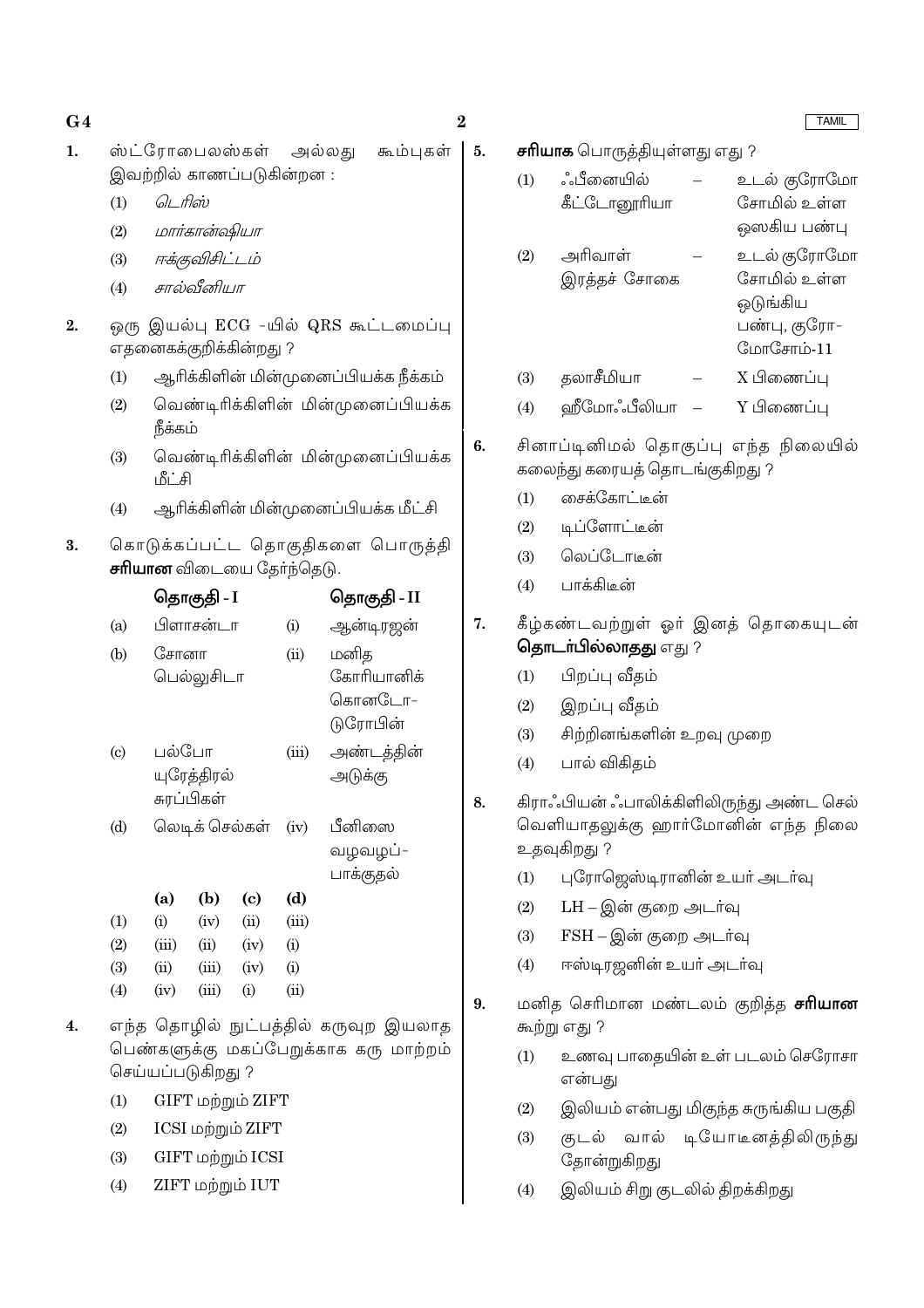- சரியற்ற கூற்றை கண்டறிக. 10.
	- சாற்றுக் கட்டை நீர் மற்றும் தனிமங்களை  $(1)$ வேரிலிருந்து இலைக்கு கடத்துவதில் பங்கேற்கிறது.
	- $(2)$ சாற்றுக் கட்டையானது இரண்டாம் நிலை சைலக்கின் உட்பகுகி மற்றும் அது வெளிர் நிறத்தில் காணப்படும்.
	- வைரக் கட்டையானது டானின்கள்,  $(3)$ ரெசின்கள், எண்ணெய்கள் மற்றும் பல படிவதால் அடர்ந்த நிறத்தில் உள்ளது.
	- வைரக் கட்டை நீரைக் கடத்துவதில்லை  $(4)$ ஆனால் உறுதித் தன்மையை அளிக்கிறது.
- உணவு பாதையிலுள்ள கோப்பை வடிவ  $11.$ செல்கள் எவற்றிலிருந்து மாறியிருக்கிறது ?
	- தூண்வடிவ எபிதீலிய செல்கள்  $(1)$
	- காண்ட்ரோ சைட்டு  $(2)$
	- $(3)$ கூட்டு எபிகீலிய செல்கள்
	- $(4)$ கட்டை வடிவ எபிதீலிய செல்கள்
- பனிக்–குருடு அண்டார்டிகா பகுதியில் 12. ஏற்படுவது எதனால் ?
	- அதிக அளவிலான UV-B கதிர்வீச்சின்  $(1)$ காரணமாக கருவிழி வீக்கமடைவதால்
	- $(2)$ பனிக்கட்டியிலிருந்து ஒளி அதிக அளவில் பிரதிபலிக்கப் படுவதால்
	- அகச்சிவப்பு ககிர்களால் விமிக்கிரை  $(3)$ பாதிக்கப் படுவதால்
	- குறைந்த வெப்ப நிலையில் கண்ணில்  $(4)$ உள்ள திரவங்கள் உறைவதால்
- வளர்ச்சி அதிகமாக 13. நிலை இருப்பது எப்போகு ?
	- $(1)$ ஒடுக்கப் பருவம்
	- முதிா்ந்து உதிா்தல்  $(2)$
	- உறக்க நிலை  $(3)$
	- அடுக்கேற்றப் பருவம்  $(4)$
- 14. S.L. மில்லர் தன் சோதனைகளில் மூடிய குடுவையில் இருந்து எவற்றைக் கலப்பதின் மூலம் அமினோஅமிலங்களைத் தோற்று-வித்தார் ?
	- $800^{\circ}$ C –ல்  $CH_3$ ,  $H_2$ ,  $NH_4$  மற்றும் நீராவி  $(1)$
	- $600^{\circ}$ C -ல்  $CH_A$ ,  $H_2$ ,  $NH_3$  மற்றும் நீராவி  $(2)$
	- $600^{\circ}$ C -ல்  $CH_3$ ,  $H_2$ ,  $NH_3$  மற்றும் நீராவி  $(3)$
	- $800^{\circ}$ C -ல்  $CH_{4}$ ,  $H_{2}$ ,  $NH_{3}$  மற்றும் நீராவி  $(4)$
- *பிளாஸ்மோடியக்கின்* கொற்று ஏற்படுக்கும்  $15.$ எந்த நிலை மனித உடலினுள் நுழைகிறது ?
	- $(1)$ ஸ்போரோசைட்டுகள்
	- $(2)$ பெண் காமிட்டோசைட்டுகள்
	- ஆண் காமிட்டோசைட்டுகள்  $(3)$
	- டுரோஃபோசைட்டுகள்  $(4)$
- 16. கீழ்கண்ட கூற்றுகளில் எது **சரியானது** ?
	- அடினைன் ஒரு H-பிணைப்பின் மூலம்  $(1)$ தைமைன் உடன் இணைந்துள்ளது.
	- $(2)$ அடினைன் மூன்று H-பிணைப்புகளின் மூலம் கைமைன் உடன் இணைந்துள்ளது.
	- அடினைன் தைமைனுடன் இணை- $(3)$ வதில்லை.
	- அடினைன் இரு H-பிணைப்புகள் மூலம்  $(4)$ தைமைன் உடன் இணைந்துள்ளது.
- கீழ்கண்டவற்றிலிருந்து **சாியான** இணையைத் 17. தேர்ந்தெடுக்கவும்.
	- பாலிமெரேஸ்கள் DNA -வை துண்டங்- $(1)$ களாக உடைக்கின்றன
	- $(2)$ நியூகிளியேஸ்கள்-DNA -ன்இரு இழை-களைப் பிரிக்கின்றன
	- $(3)$ எக்ஸோநியூக்ளி- - DNA -வில் குறிப் யேஸ்கள் பிட்ட இடங்களில் வெட்டுகின்றன
	- $(4)$ லைகேஸ்கள் - இரு DNA மூலக்கூறு-களை இணைக்கின்றன
- கரப்பான் பூச்சியின் தலையை நீக்கினால், அது 18. சிறிது காலம் வாழும். எதனால் ?
	- கரப்பான் பூச்சியில் நரம்பு மண்டலம்  $(1)$ காணப்படாகு
	- $(2)$ தலையில் நரம்பு மண்டலத்தின் ஒரு சிறு பகுதி மட்டுமுள்ளது. மீதமுள்ளவை உடலின் வயிற்றுப் பகுதியில் உள்ளது
	- தலையில் 1/3 நரம்பு மண்டலம் உள்ளது.  $(3)$ மீதமுள்ளவை உடலின் முதுகு புறத்தில் உள்ளது
	- கரப்பான் பூச்சியின் உணவு பாதை மேல்  $(4)$ நரம்பணுத்திறள் வயிற்றின் கீழ் பகுதியில் அமைந்துள்ளது

### $G<sub>4</sub>$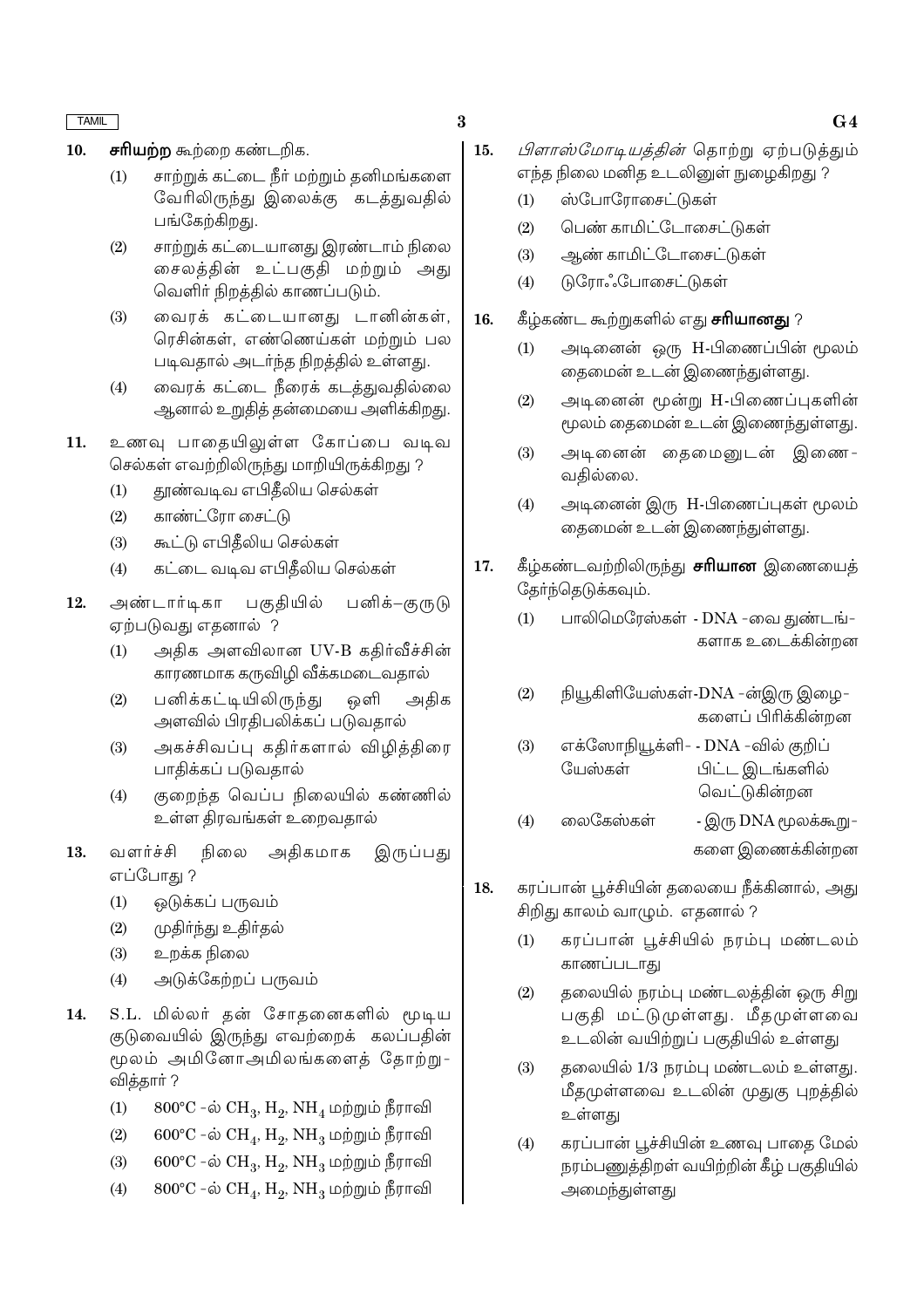- 19. சில பகுப்புறும் செல்கள் செல் சுழுற்சியில் இருந்து விடுபட்டு செயலற்ற வளர்வடக்க நிலைக்கு செல்கின்றன. இதற்கு அமைதி நிலை  $(G<sub>0</sub>)$  என அழைக்கப்படுகிறது. இந்நிகழ்வு எதன் முழுவில் நடைபெறும் ?
	- $G_1$  நிலை  $(1)$
	- S நிலை  $(2)$
	- $(3)$  $G_2$  நிலை
	- M நிலை  $(4)$
- அரை கீழ்மட்ட சூலகப்பை இதில் உள்ளது : 20.
	- $(1)$ கடுகு
	- $(2)$ சூரியகாந்தி
	- $(3)$ பிளம்
	- கக்கரி  $(4)$
- 21. கடத்தியில் இணைக்கப்பட்ட DNA -வின் படி எண்ணிக்கையை கட்டுப்படுத்தும் தொடர்கள் இவ்வாறு அழைக்கப்படுகின்றன :
	- Ori களம்  $(1)$
	- $(2)$ பாலின்ட்ரோம் கொடர்
	- $(3)$ உணர்தல் தளம்
	- தெரிவுசெய்யக்கூடிய குறியீடு  $(4)$
- 22. ஆகாயத் தாமரை மற்றும் நீர் அல்லி ஆகியவற்றில் மகரந்தச் சேர்க்கை இவற்றின் மூலம் நடைபெறுகிறது.
	- $(1)$ நீர் ஓட்டங்கள் மட்டும்
	- $(2)$ காற்று மற்றும் நீா்
	- $(3)$ பூச்சிகள் மற்றும் நீர்
	- $(4)$ பூச்சிகள் அல்லது காற்று
- உயிரியுடன் அது தொடர்பான உயிர்நுட்பத்தில் 23. அதன் பயனைப் பொருத்துக.
	- பாசில்லஸ்  $(a)$ குளோனிங்  $(i)$ துரின்ஜியன்சிஸ் கடத்தி
	- தெர்மஸ்  $(ii)$  $(b)$ முதல் rDNA அக்குவாடிகஸ் ரமலக்கூறை
	- உருவாக்குதல்  $(c)$ அக்ரோபா-**DNA**  $(iii)$ க்டீரியம் பாலிமரேஸ்
		- டுமிபேசியன்ஸ்
	- சால்மோனெல்லா (iv) Cry புரதங்கள்  $(d)$ டைபிமூரியம்

சரியான விடையை கீழ்கண்டவற்றிலிருந்து தேர்வு செய்யவும்.

|     | (a)   | (b)   | (c)   | (d)            |
|-----|-------|-------|-------|----------------|
| (1) | (iv)  | (iii) | (i)   | $\overline{u}$ |
| (2) | (iii) | (ii)  | (iv)  | (i)            |
| (3) | (iii) | (iv)  | (i)   | (ii)           |
| (4) | (ii)  | (iv)  | (iii) | $\rm (i)$      |

 $\overline{\mathbf{4}}$ 

26.

- 24. படியெடுக்கலில் டி.என்.ஏ. ஹெலிக்சை கிறக்க உதவும் நொதி எது ?
	- டி.என்.ஏ. ஹெலிக்கேஸ்  $(1)$
	- $(2)$ டி.என்.ஏ. பாலிமரேஸ்
	- $(3)$ ஆர்.என்.ஏ. பாலிமரேஸ்
	- $(4)$ டி.என்.ஏ. லைகேஸ்
- கொடுக்கப்பட்ட நோய்கள் மற்றும் நோய்க் 25. காரணிகளை பொருத்தி **சரியான** விடையை கேர்ந்தெடு.

|                            |         | தொகுதி – I     |                            |       | தொகுதி – II                       |
|----------------------------|---------|----------------|----------------------------|-------|-----------------------------------|
| (a)                        |         | டைஃபாய்டு      |                            | (i)   | ஊசெரிரியா                         |
| (b)                        |         | நிமோனியா       |                            | (ii)  | பிளாஸ்மோடியம்                     |
| $\left( \mathrm{c}\right)$ |         | பைலாரியா       |                            | (iii) | சால்மோனெல்லா                      |
| (d)                        | மலேரியா |                |                            |       | (iv) ஹீமோஃபில்லஸ்                 |
|                            | (a)     | (b)            | $\left( \mathrm{c}\right)$ | (d)   |                                   |
| (1)                        |         | $(iii)$ $(iv)$ | (i)                        | (ii)  |                                   |
| (2)                        | (ii)    | (i)            | (iii)                      | (iv)  |                                   |
| (3)                        | (iv)    | (i)            | (ii)                       | (iii) |                                   |
| (4)                        | (i)     | (iii)          | (ii)                       | (iv)  |                                   |
|                            |         |                |                            |       | படிபெயா்த்தலின் முதல் நிலையாவது : |
| (1)                        |         |                |                            |       | DNA மூலக்கூறை கண்டறிதல்           |
| (2)                        |         |                |                            |       | tRNA -வின் அமைனோ அசைல் சேர்த்தல்  |
|                            |         |                |                            |       |                                   |

- $(3)$ எதிர் குறியீடினை கண்டறிதல்
- ரைபோசோம் mRNA உடன் இணைதல்  $(4)$

### இரண்டாம் நிலை அண்ட செல்லில் குன்றல் 27. பகுப்பு எந்த நிலையில் நிறைவடைகிறது ?

- புணர்ச்சி நடை பெறும் நேரத்தில்  $(1)$
- $(2)$ கரு உருவான பிறகு
- விந்தணு மற்றும் அண்ட செல் இணையும்  $(3)$ நேரத்தில்
- அண்ட வெளியாதலுக்கு முன்  $(4)$
- 28. கூழ்ம மின் ஆற்றலால் பகுப்பின் மூலம் பிரித்தெடுக்கப்பட்ட DNA துண்டங்களை இதன் உதவியுடன் பார்க்க முடியும் :
	- UV கதிர்வீச்சில் எத்திடியம் புரோமைடு  $(1)$
	- $(2)$ UV கதிர்வீச்சில் அசிடோகார்மைன்
	- அகச் சிவப்புக் கதிர்வீச்சில் எக்திடியம்  $(3)$ புரோமைடு
	- பிரகாசமான நீல ஒளியில் அசிடோ- $(4)$ கார்மைன்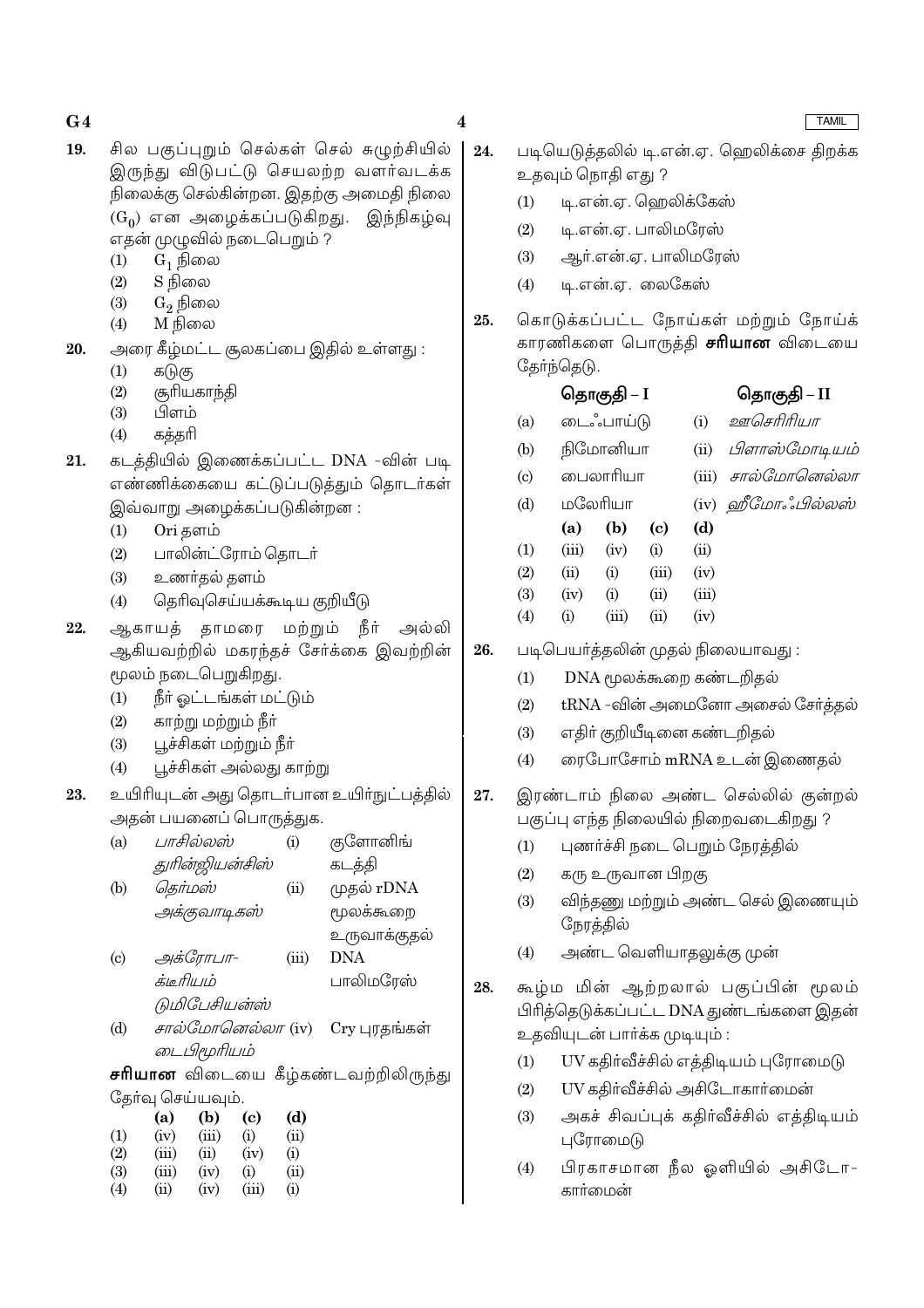| <b>TAMIL</b> |                                                                                                                                                    | $\bf{5}$ |         |                                  |               |                            |       | G <sub>4</sub>                                          |
|--------------|----------------------------------------------------------------------------------------------------------------------------------------------------|----------|---------|----------------------------------|---------------|----------------------------|-------|---------------------------------------------------------|
| 29.          | இன்டர்ஃபேஸ் நிலையின் G <sub>1</sub> நிலை குறித்த<br><b>சரியான</b> கூற்று எது ?                                                                     | 35.      |         | <b>சாியான</b> விடையை தேர்ந்தெடு. |               |                            |       | கொடுக்கப்பட்டுள்ள தொகுதிகளை பொருத்தி                    |
|              | செல் உள்ளுறுப்புகள் அனைத்தும் மறு<br>(1)<br>ஒருங்கமைதல் அடைகிறது                                                                                   |          |         |                                  | தொகுதி - I    |                            |       | தொகுதி - II                                             |
|              | செல்லில் வளர்சிதை மாற்ற செயல்கள்<br>(2)<br>நடைபெற்று, செல் வளர்கிறது; ஆனால்<br>டி.என்.ஏ. இரட்டிப்படையாது                                           |          | (a)     | ஈசினோ–<br>ஂஂபில்கள்              |               |                            | (i)   | தடைகாப்பு<br>துலங்கல்                                   |
|              | உட்கரு பிரிவு நடை பெறுகிறது<br>(3)<br>டி.என்.ஏ. உருவாக்கம் மற்றும் இரட்டிப்<br>(4)                                                                 |          | (b)     |                                  |               | பேசோஃபில்கள் (ii)          |       | செல்<br>விழுங்குதல்                                     |
| 30.          | பாதல் நடைபெறுகிறது<br>கதிர் சிறுமலர்களில் காணப்படுகிறது:<br>மேல்மட்ட சூலகப்பை<br>(1)<br>ஹைப்போகைனஸ் சூலகப்பை<br>(2)<br>அரைகீழ்மட்ட சூலகப்பை<br>(3) |          | (c)     | ஂஂபில்கள்                        | நியூட்ரோ–     |                            | (iii) | ஹிஸ்டமினேஸ்<br>அழிக்கும்<br>நொதிகளை<br>விடுவித்தல்      |
| 31.          | கீழ்மட்ட சூலகப்பை<br>(4)<br>உடற்குழியற்ற மற்றும் இருபக்க சமச்சீர்<br>கொண்ட விலங்குகளின் தொகுதி எது ?<br>(1)<br>தட்டை புழுக்கள்                     |          | (d)     | லிம்போ–                          | சைட்டுகள்     |                            | (iv)  | ஹிஸ்டமின்<br>கொண்ட<br>துகள்களை<br>விடுவித்தல்           |
|              | அஸ்கெல்மிந்தஸ்<br>(2)                                                                                                                              |          |         | (a)                              | (b)           | $\left( \mathrm{e}\right)$ | (d)   |                                                         |
|              | அன்னலிடா<br>(3)                                                                                                                                    |          | (1)     | (iv)                             | (i)           | (ii)                       | (iii) |                                                         |
| 32.          | டீனோஃபோரா<br>(4)<br>கிளைகோசைடிக் பிணைப்பு மற்றும் பெப்டைடு                                                                                         |          | (2)     | (i)                              | (ii)          | (iv)                       | (iii) |                                                         |
|              | ஆகியவற்றை<br>அவற்றின்<br>பிணைப்பு                                                                                                                  |          | (3)     | (ii)                             | (i)           | (iii)                      | (iv)  |                                                         |
|              | அமைப்பில் முறையே கொண்ட பொருட்களை                                                                                                                   |          |         | (iii)                            |               | (ii)                       |       |                                                         |
|              | கண்டறிக.                                                                                                                                           |          | (4)     |                                  | (iv)          |                            | (i)   |                                                         |
|              | கிளிசரால், ட்ரிப்சின்<br>(1)<br>செல்லுலோஸ், லெசித்தின்<br>(2)<br>இனுலின், இன்சுலின்<br>(3)<br>கைடின், கொலஸ்ட்ரால்<br>(4)                           | 36.      | (1)     | பெண்குவின்                       | குவி பரிணாமம் | மற்றும்                    |       | டால்ஃபினின்,<br>ஃபிளிப்பா்கள். இதற்கு எடுத்துக்காட்டு : |
| 33.          | உட்சுவாசம் நிகழ்வுகளில் <b>சாியானவை</b> எவை ?                                                                                                      |          |         |                                  |               |                            |       |                                                         |
|              | உதிர விதானம் சுருங்கல்<br>(a)                                                                                                                      |          | (2)     |                                  |               |                            |       | தொழிற்சாலை மெலானின் ஆக்கம்                              |
|              | வெளி விலா எலும்பிடைத்தசைகள்<br>(b)                                                                                                                 |          | (3)     |                                  |               | இயற்கைத் தேர்வு            |       |                                                         |
|              | சுருங்குதல்<br>நுரையீரல் கொள்ளளவு குறைதல்<br>$\left( \mathrm{c}\right)$<br>நுரையீரலிடை அழுத்தம் அதிகரிக்தல்<br>(d)                                 |          | (4)     |                                  | தழுவிப்பரவல்  |                            |       |                                                         |
|              | $(c)$ மற்றும் $(d)$<br>(1)                                                                                                                         | 37.      |         |                                  |               |                            |       | புருஸ் விளிம்பு நுண் வில்லைகளை கொண்ட                    |
|              | $(a)$ , $(b)$ மற்றும் $(d)$<br>(2)                                                                                                                 |          |         |                                  |               |                            |       | கன சதுர வடிவ எபிதீலியம் எங்கு காணப்                     |
|              | $(d)$ மட்டும்<br>(3)                                                                                                                               |          | படும் ? |                                  |               |                            |       |                                                         |
|              | $(a)$ மற்றும் $(b)$<br>(4)                                                                                                                         |          | (1)     |                                  |               |                            |       | உமிழ் நீா் சுரப்பியின் நாளங்கள்                         |
| 34.          | கீழ்கண்ட இணைகளில் ஒருசெல் அல்காக்களின்                                                                                                             |          | (2)     |                                  |               |                            |       | நெஃப்ரானின் அன்மை சுருள் நுண்குழல்–                     |
|              | இணை எது ?<br><i>ஜெலிடியம்</i> மற்றும் <i>கிராசிலேரியா</i><br>(1)                                                                                   |          |         | கள்                              |               |                            |       |                                                         |
|              | <i>அனபீனா</i> மற்றும <i>வால்வாக்ஸ்</i><br>(2)                                                                                                      |          |         |                                  |               |                            |       |                                                         |
|              | குளோரெல்லா மற்றும் ஸ்பைரூலினா<br>(3)                                                                                                               |          | (3)     |                                  |               | யூஸ்டேஸியன் குழாய்         |       |                                                         |
|              | லாமினேரியா மற்றும் சர்காசம்<br>(4)                                                                                                                 |          | (4)     |                                  |               | குடலின் உட்படலம்           |       |                                                         |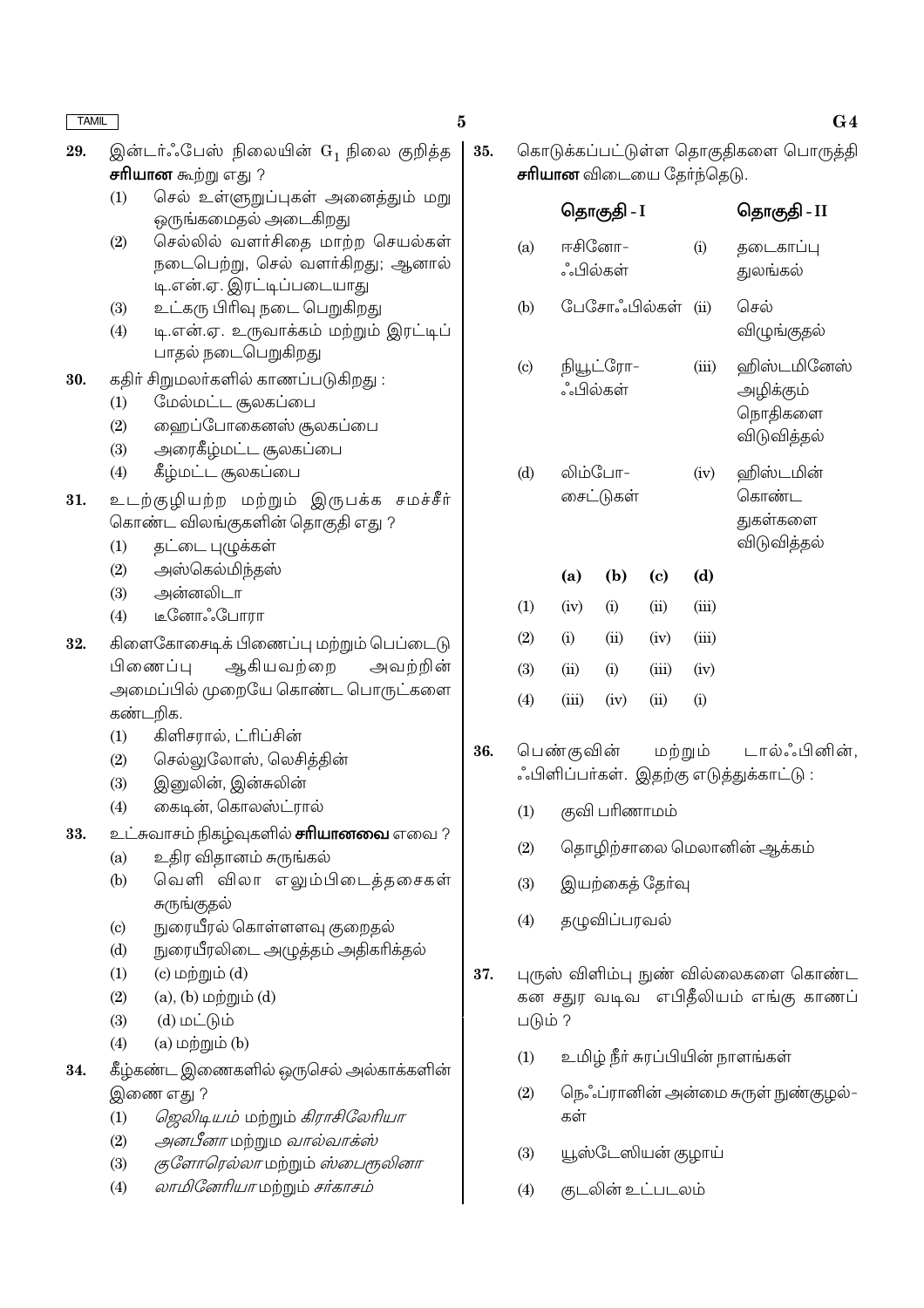38. கொடுக்கப்பட்ட கொகுதிகளை பொருத்தி சரியான விடையை தேர்ந்தெடு.

|                           |          | தொகுதி - I     |               |       | தொகுதி - II    |
|---------------------------|----------|----------------|---------------|-------|----------------|
| (a)                       |          |                | 6 - 15 இணைகள் | (i)   | டிரைகான்       |
|                           | செவுள்   |                |               |       |                |
|                           |          | பிளவுகள்       |               |       |                |
| (b)                       |          | ஹெட்டிரோ–      |               | (ii)  | வட்ட வாய்கள்   |
|                           |          | செர்கஸ் வால்   |               |       |                |
|                           | துடுப்பு |                |               |       |                |
| $\left( \text{c} \right)$ |          | காற்று பை      |               | (iii) | கான்டிரிக்தீஸ் |
| (d)                       |          | நச்சு கொடுக்கு |               | (iv)  | ஆஸ்டீக்தீஸ்    |
|                           | (a)      | (b)            | (c)           | (d)   |                |
| (1)                       | (iii)    | (iv)           | (i)           | (ii)  |                |
| (2)                       | (iv)     | (ii)           | (iii)         | (i)   |                |
| (3)                       | (i)      | (iv)           | (iii)         | (ii)  |                |
| (4)                       | (ii)     | (iii)          | (iv)          | (i)   |                |
|                           |          |                |               |       |                |

- 39. காவரக்கின் பாகங்கள், ஒன்றின் உள் மற்றொன்று என இரு தலைமுறைகளைக் கொண்டுள்ளது:
	- மகரந்தப்பையின் உள்ளே மகரந்தத்  $(a)$ துகள்கள்
	- இரண்டு ஆண் கேமீட்டுகள் உடைய  $(b)$ முளைத்த மகரந்தத் துகள்கள்
	- கனியின் உள்ளே விதை  $(c)$
	- $(d)$ சூலின் உள்ளே சூலிப்பை
	- $(1)$  $(a)$ ,  $(b)$  மற்றும்  $(c)$
	- $(c)$  மற்றும்  $(d)$  $(2)$
	- $(a)$  மற்றும் $(d)$  $(3)$
	- $(4)$  $(a)$  மட்டும்
- எதனைக் கட்டுப்படுத்த 1987-ல் மான்ட்ரியல் 40. பிரகடனம் கையொப்பமிடப்பட்டது ?
	- $(1)$ ஓசோனை அழிக்கும் பொருட்களின் வெளியீடு
	- பசுமை இல்ல வாயுக்களின் வெளியீடு  $(2)$
	- $(3)$ மின்னணு கழிவுகளை அகற்றுதல்
	- மரபு மாற்றப்பட்ட உயிரினங்களை ஒரு  $(4)$ நாட்டிலிருந்து வேறொரு நாட்டிற்கு கொண்டு செல்லுதல்
- விலங்குகளில் அதிக அளவு காணப்படும் 41. புரதம் எது ?
	- $(1)$ கொல்லாஜன்
	- $(2)$ லெக்டின்
	- இன்சுலின்  $(3)$
	- ஹீமோகுளோபின்  $(4)$

 $42.$ EcoRI கண்டரியும் பாலின்டுரோமிக் வரிசை எது ?

- $5'$  GGAACC  $3'$  $(1)$ 3' - CCTTGG - 5' 5' - CTTAAG - 3'  $(2)$ 3' - GAATTC - 5'  $5^{\circ}$  - GGATCC -  $3^{\circ}$  $(3)$  $3'$  -  $\rm CCTAGG$  -  $5'$
- $5'$   $\text{GAATTC}$   $3'$  $(4)$  $3'$  - CTTAAG -  $5'$
- இரண்டு கார இணைகளுக்கிடையில் உள்ள 43. தூரம் 0.34 nm மற்றும் இயல்பு பாலூட்ட செல்லின் மொத்த கார இணைகள்  $6.6 \times 10^9$  bp எனில், டி.என்.ஏ. -வின் நீளம் கோராயமாக எது ?
	- $(1)$ 2.5 மீட்டர்கள்
	- $(2)$  $2.2181 + \pi$ கள்
	- 2.7 மீட்டர்கள்  $(3)$
	- 2.0 மீட்டர்கள்  $(4)$
- பயறுவகைத் தாவரங்களின் வேர் முண்டுகளில் 44. நைட்ரோஜினேஸ் மூலமாக வினையூக்கப்பட்ட வேதி வினையின் விளைப் பொருள்(கள்) :
	- நைட்ரேட் மட்டும்  $(1)$
	- அம்மோனியா மற்றும் ஆக்ஸிஜன்  $(2)$
	- அம்மோனியா மற்றும் ஹைட்ரஜன்  $(3)$
	- அம்மோனியா மட்டும்  $(4)$
- மனிதர்கள் செயல்பாட்டால் ஏற்பட்ட மாற்றங்கள் 45. கீழ்கண்ட எவற்றில் பரிணாமமடைந்தன ?
	- காலபகோஸ் தீவில் உள்ள டார்வின்  $(a)$ சிட்டுக் குருவிகள்
	- களைச் செடிகளில் களைகொல்லி எதிர்ப்பு  $(b)$
	- யூகேரியோட்டுகளில் மருந்துப் - $\left( \mathrm{c}\right)$ பொருளுக்கு எதிர்ப்பு
	- மனிதன் உருவாக்கிய நாய்கள் போன்ற  $(d)$ வீட்டு விலங்கின வகைகள்
	- $(1)$  $(a)$  மற்றும் $(c)$
	- $(2)$ (b),  $(c)$  மற்றும்  $(d)$
	- $(d)$  மட்டும்  $(3)$
	- $(a)$  மட்டும்  $(4)$
- கீழ்கண்டவற்றுள் பூமியின் எப்பகுதிகளில் 46. அதிக அளவில் சிற்றினப் பன்மயம் காணப் படுகிறது ?
	- மடகாஸ்கர்  $(1)$
	- இமய மலை  $(2)$
	- $(3)$ அமேசான் காடுகள்
	- இந்தியாவின் மேற்குத் தொடர்ச்சி மலை  $(4)$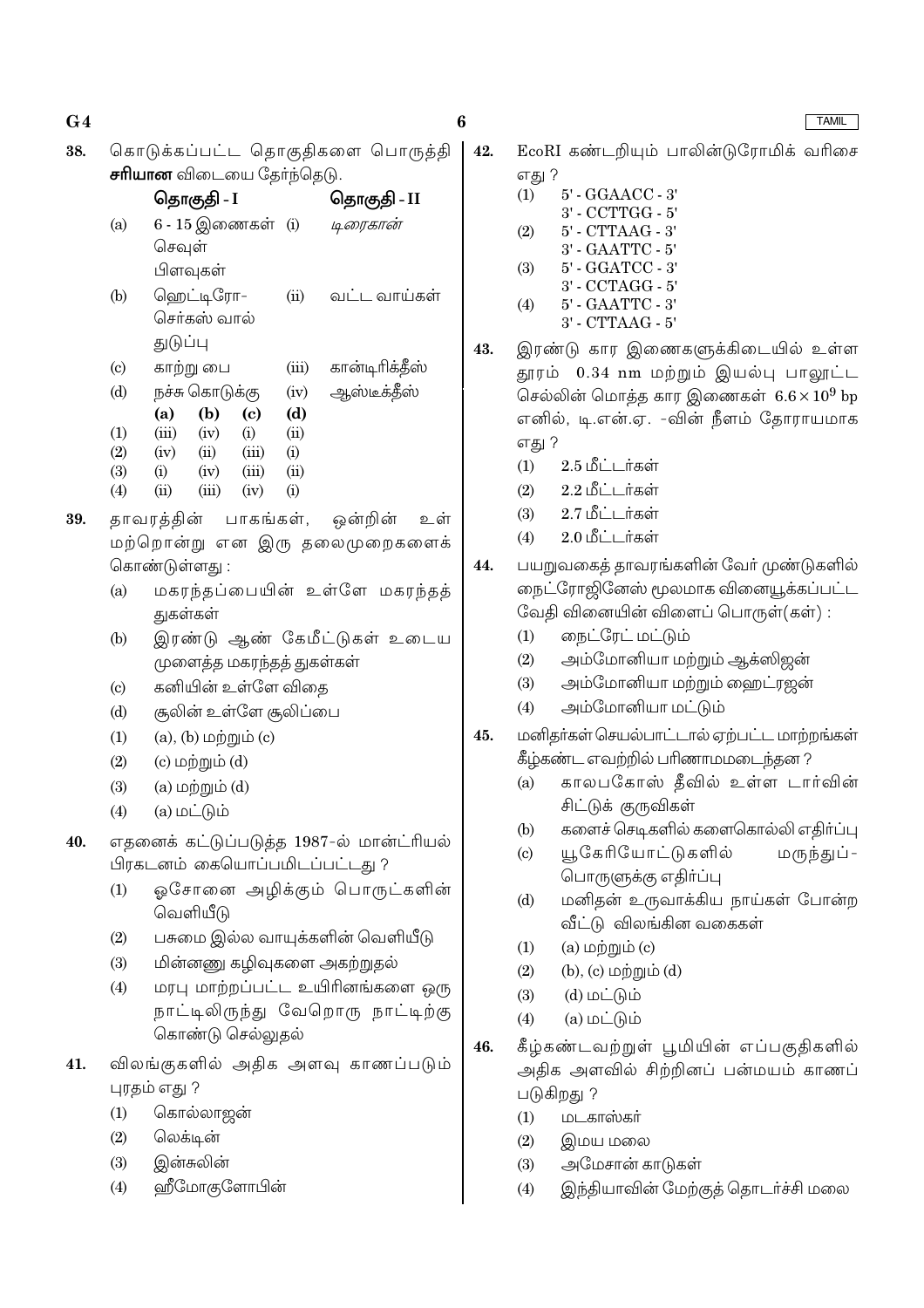- மெய்யுட்கரு செல்களில் கிளைகோ புரகங்கள் 47. மற்றும் கிளைகோலிபிடுகள் உருவாகும் முக்கியமான இடம் எது ?
	- பொாக்சிசோம்கள்  $(1)$
	- கோல்கை உடலங்கள்  $(2)$
	- $(3)$ பாலிசோம்கள்
	- எண்டோபிளாச வலை  $(4)$
- ஒரு எதிரிடைப் பண்புக் கூறு தவிர்த்து 48. ஏனையவை ஒத்த எத்தனை ஜோடிப் பண்பு-களை மெண்டல் தனித்த தூயவழி பட்டாணித் தாவர வகைகளில் தேர்ந்தெடுத்தார் ?
	- $(1)$  $\overline{2}$
	- $(2)$  $14$
	- $(3)$ 8
	- $(4)$  $\overline{4}$
- 49. கொடுக்கப்பட்ட தொகுதிகளை பொருத்தி சரியான விடையை தேர்ந்தெடு.

|                   |       | தொகுதி - I      |          |       | தொகுதி - II    |
|-------------------|-------|-----------------|----------|-------|----------------|
| (a)               |       | மிதக்கும் விலா  |          | (i)   | இரண்டு மற்றும் |
|                   |       | எலும்புகள்      |          |       | ஏழாவது விலா    |
|                   |       |                 |          |       | எலும்புகளி–    |
|                   |       |                 |          |       | டையில்         |
|                   |       |                 |          |       | அமைந்துள்ளது   |
| (b)               |       | ஆக்ரோமியான்     |          | (ii)  | ஹியூமரஸின்     |
|                   |       |                 |          |       | தலை பகுதி      |
| (c)               |       | ஸ்கேப்புலா      |          | (iii) | கிளாவிக்கிள்   |
| (d)               |       | கிளீனாய்டு குழி |          | (iv)  | ஸ்டெர்னத்-     |
|                   |       |                 |          |       | தோடு           |
|                   |       |                 |          |       | இணைந்திராது    |
|                   | (a)   | (b)             | (c)      | (d)   |                |
| (1)               | (i)   | (iii)           | (ii)     | (iv)  |                |
| (2)               | (iii) | (ii)            | (iv)     | (i)   |                |
| (3)               | (iv)  | (iii)           | $\rm(i)$ | (ii)  |                |
| $\left( 4\right)$ | (ii)  | (iv)            | $\rm(i)$ | (iii) |                |

- முழுவதும் பால் வினை நோய்கள் அடங்கியது 50. எது ?
	- கொனோரியா, மலேரியா, ஜெனிட்டல்  $(1)$ வெரா்பிஸ்
	- எய்ட்ஸ், மலேரியா, ஃபைலேரியா  $(2)$
	- புற்றுநோய், எய்ட்ஸ், சிஃபிலிஸ்  $(3)$
	- கொனோரியா, சிஃபிலிஸ், ஜெனிட்டல்  $(4)$ வெரா்பிஸ்
- வறையறு நொதிகள் குறித்து **தவறான** கூற்று எது? 51.
	- பாலின்ட்ரோமிக் பகுதிகளில் டி.என்.ஏ.  $(1)$ இழைகளை அவை வெட்டுகிறது.
	- மரபு பொறியியலில் அவை பயன்  $(2)$ படுகிறது.
	- ஒட்டும் முனைகள் டி.என்.ஏ. லைகேஸ்  $(3)$ மூலம் இணைக்கப்படுகிறது.
	- ஒவ்வொரு வறையறு நொதியும்  $(4)$ டி.என்.ஏ. – வின் நீளத்தை முழு ஆராய்கிறது.
- கொடுக்கப்பட்ட தொகுதிகளை பொருத்தி 52. **சரியான** விடையை தேர்ந்தெடு.

|                            |            | ⊌பதாகுது – I      |                             |       | ⊌ுதாகுது – 11                               |
|----------------------------|------------|-------------------|-----------------------------|-------|---------------------------------------------|
| (a)                        |            |                   | <i>கிளாஸ்டிரீடியம்</i> (i)  |       | சைக்ளோஸ்                                    |
|                            |            | பூட்டிலிக்கம்     |                             |       | போரின் –A                                   |
| (b)                        |            |                   | டிரைக்கோடெர்மா (ii)         |       | பியூட்ரிக்                                  |
|                            |            | பாலிஸ்போரம்       |                             |       | அமிலம்                                      |
| $\left( \mathrm{c}\right)$ |            | மோனாஸ்கஸ்         |                             | (iii) | சிட்ரிக் அமிலம்                             |
|                            |            | பர்பூரியஸ்        |                             |       |                                             |
| (d)                        |            |                   | ஆஸ்பர்ஜில்லஸ் (iv)          |       | இரத்த                                       |
|                            | நைகர்      |                   |                             |       | கொலஸ்டிரால்                                 |
|                            |            |                   |                             |       | குறைக்கும்                                  |
|                            |            |                   |                             |       | காரணி                                       |
|                            | (a)        | (b)               | (c)                         | (d)   |                                             |
| (1)                        | (ii)       | (i)               | (iv)                        | (iii) |                                             |
| (2)                        | (i)        | (ii)              | (iv)                        | (iii) |                                             |
| (3)                        | (iv)       | (iii)             | (ii)                        | (i)   |                                             |
| (4)                        | (iii)      | (iv)              | (ii)                        | (i)   |                                             |
|                            |            |                   |                             |       | குன்றல் பகுப்பு குறித்த கீழ்கண்டவற்றைப்     |
|                            | பொருத்துக. |                   |                             |       |                                             |
| (a)                        |            | சைகோடீன்          |                             | (i)   | முடிவடைதல்                                  |
| (b)                        |            | பாக்கைடீன்        |                             | (ii)  | கையாஸ்மாக்கள்                               |
| (c)                        |            | டிப்ளோடீன்        |                             | (iii) | குறுக்கெதிா்                                |
|                            |            |                   |                             |       | மாற்றம்                                     |
| (d)                        |            |                   | டையாகைனசிஸ்                 | (iv)  | சினாப்சிஸ்                                  |
|                            |            |                   |                             |       | கீழ்கணடவற்றிலிருந்து <b>சரியான</b> விடையைத் |
|                            |            | தோ்ந்தெடுக்கவும். |                             |       |                                             |
|                            | (a)        | (b)               | $\left( \mathbf{c} \right)$ | (d)   |                                             |
| (1)                        | (iv)       | (iii)             | (ii)                        | (i)   |                                             |
| (2)                        | (i)        | (ii)              | (iv)                        | (iii) |                                             |
| (3)                        | (ii)       | (iv)              | (iii)                       | (i)   |                                             |
| (4)                        | (iii)      | (iv)              | (i)                         | (ii)  |                                             |

53.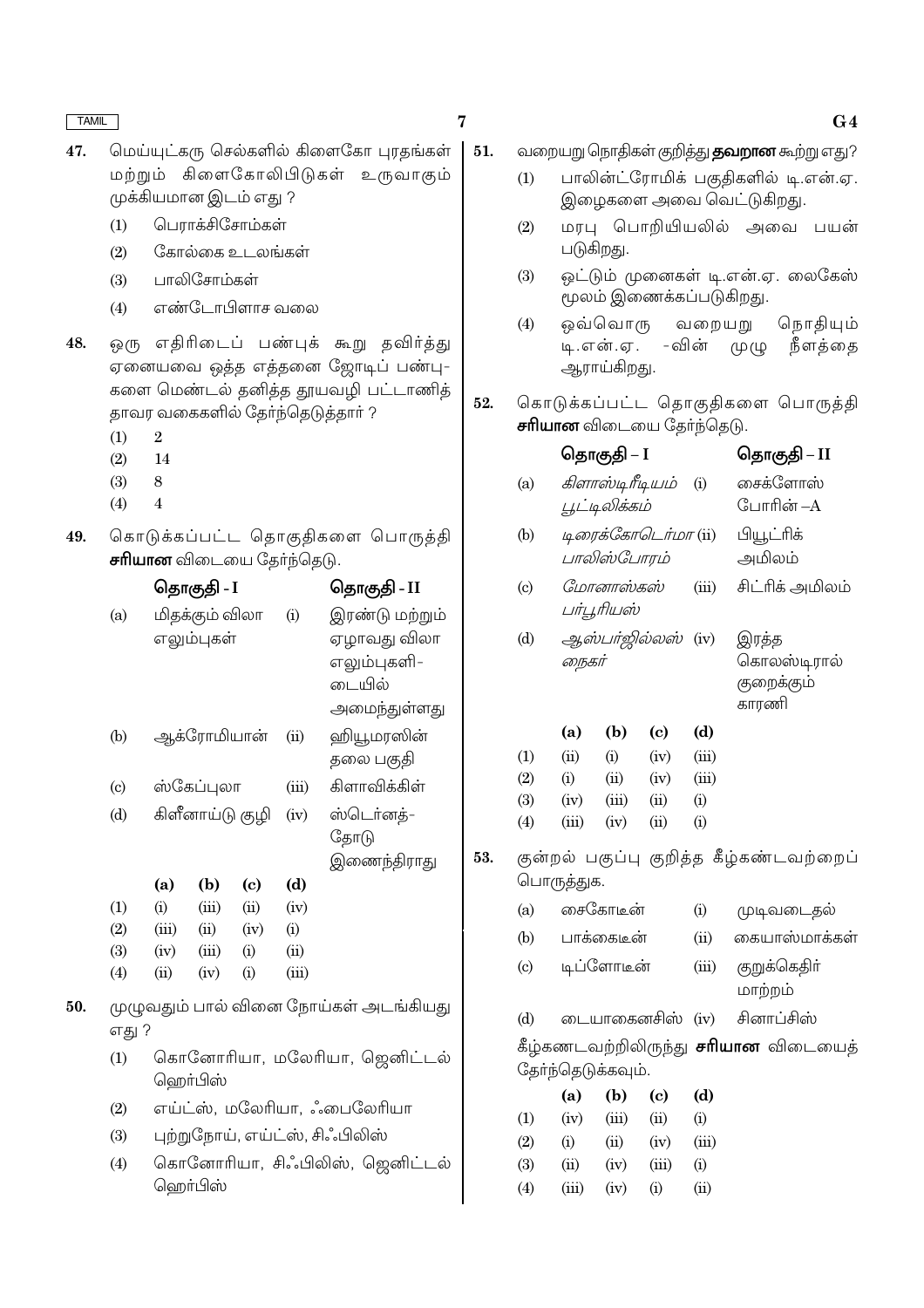8

- ஆக்சிஜன் கடத்தல் குறித்த **தவறான** கூற்று 54. எது ?
	- $(1)$ கார்பன் டை ஆக்சைடின் பகுதி அழுத்தம் ஆக்சிஜன் ஹீமோகுளோபினோடு இணைதலில் தலையிடும்.
	- $(2)$ நுண்ணறையில் உயர் H+ அடர்வு ஆக்சி ஹீமோகுளோபின் உருவாதலுக்கு உதவுகிறது.
	- நுண்ணறையில் குறை pCO<sub>2</sub> அக்சி  $(3)$ ஹீமோகுளோபின் உருவாதலுக்கு உதவிகிறது.
	- ஹீமோகுளோபினோடு ஆக்சிஜன்  $(4)$ இணைவது ஆக்சிஜனின் பகுதி அழுத்தத் தோடு தொடர்புடையது.
- நீர்த்த சிறுநீர் உருவாதலை தடுக்கும் காரணி எது ? 55.
	- ஆல்டோஸ்டிரோன் விளைவால் சிறு நீர்  $(1)$ குழல்களில் Na+ மற்றும் நீர் மீள உறிஞ்சப்படுதல்
	- $(2)$ ஏட்ரியல் நாட்ரியூரட்டிக் காரணி இரத்த நாள சுருக்கியாக செயல்படுகிறது
	- JG செல்கள் ரெனின் சுரத்தலை குறைக்  $(3)$ கிறது
	- குறைவான ADH சுரக்கப்படுவதால் அதிக  $(4)$ நீா் மீள உறிஞ்சப்படல்
- கீழ்கண்ட கூற்றுகளில் உள்ளடக்கப் பொருட்கள் 56. குறித்த எது **சரியானதல்ல** ?
	- உணவுத் துகள்களின் உள் விழுங்குதலில்  $(1)$ ஈடுபடுகின்றன.
	- சைட்டோபிளாசத்தில் தனித்து உள்ளவை.  $(2)$
	- அவை சைட்டோபிளாசக்கில் இருப்புப்  $(3)$ பொருளாக உள்ளவை.
	- எந்த சவ்வாலும் சூழப்படவில்லை.  $(4)$
- *பேசில்லஸ் தூரின்ஜியன்சிஸ்ஸின்* நச்சு ஜீனை 57. உட்செலுத்தி உருவாக்கப்பட்ட Bt பஞ்சு வகை எதற்கு எதிர்ப்பு ?
	- பூஞ்சை நோய்கள்  $(1)$
	- தாவர நெமட்டோடுகள்  $(2)$
	- $(3)$ பூச்சி கொன்று தின்னிகள்
	- பூச்சி தீங்குயிரிகள்  $(4)$
- <u> விசார்டேல் என்ற புதிய வகை செம்மறி ஆடு</u> 58. பிக்கானரி ஈவுகள் மற்றும் மரினோ ராம்களை எவ்வகை கலப்பு மேற்கொண்டு உருவாக்கப் பட்டது ?
	- $(1)$ திடீர் மாற்ற கலப்பு
	- $(2)$ குறுக்கு கலப்பு
	- உள் கலப்பு  $(3)$
	- வெளி கலப்பு  $(4)$
- 59. தொகுதி கார்டேட்டா பற்றிய **சரியான** கூற்றுகள் யாது ?
	- வால் நாணிகளில் முதுகுநாண் தலை  $(a)$ முதல் வால் வரை வாழ்காலம் முழுவதும் காணப்படும்.
	- முதுகெலும்புகளில்  $(b)$ நாண் முதுகு கருவளர்ச்சிக் காலத்தில் மட்டும் காணப்படும்.
	- மைய நரம்புத் தொகுதி முதுகுபுறத்தில்  $(c)$ உள்ளீடற்றி நரம்பினை கொண்டது.
	- $(d)$ காா்டேட்டா மூன்று துணை தொகுதிகளாக பிரிக்கப்பட்டது; அரை நாணிகள், டூனிக்கேட்டா மற்றும் தலை நாணிகள்.
	- $(1)$  $(c)$  மற்றும் $(a)$
	- $(2)$  $(a)$  மற்றும் $(b)$
	- $(3)$ (b)  $\omega$ ற்றும் (c)
	- $(d)$  மற்றும்  $(c)$  $(4)$
- **சரியான** கூற்றை தேர்ந்தெடு. 60.
	- குளுக்ககான் ஹைப்போ கிளைசீமியா  $(1)$ வோடு தொடர்புடையது.
	- இன்சுலின் கணைய செல்கள் மற்றும்  $(2)$ அடிப்போசைட்டுகளுடன் செயல் படுகிறது.
	- இன்சுலின் உயர் கிளைசீமியாவோடு  $(3)$ தொடர்புடையது.
	- குளூக்கோகார்டிகாய்டுகள் குளூக்கோ  $(4)$ நியோ ஜெனிசிஸ்ஸை தூண்டுகிறது.

### **TAMIL**

# $G<sub>4</sub>$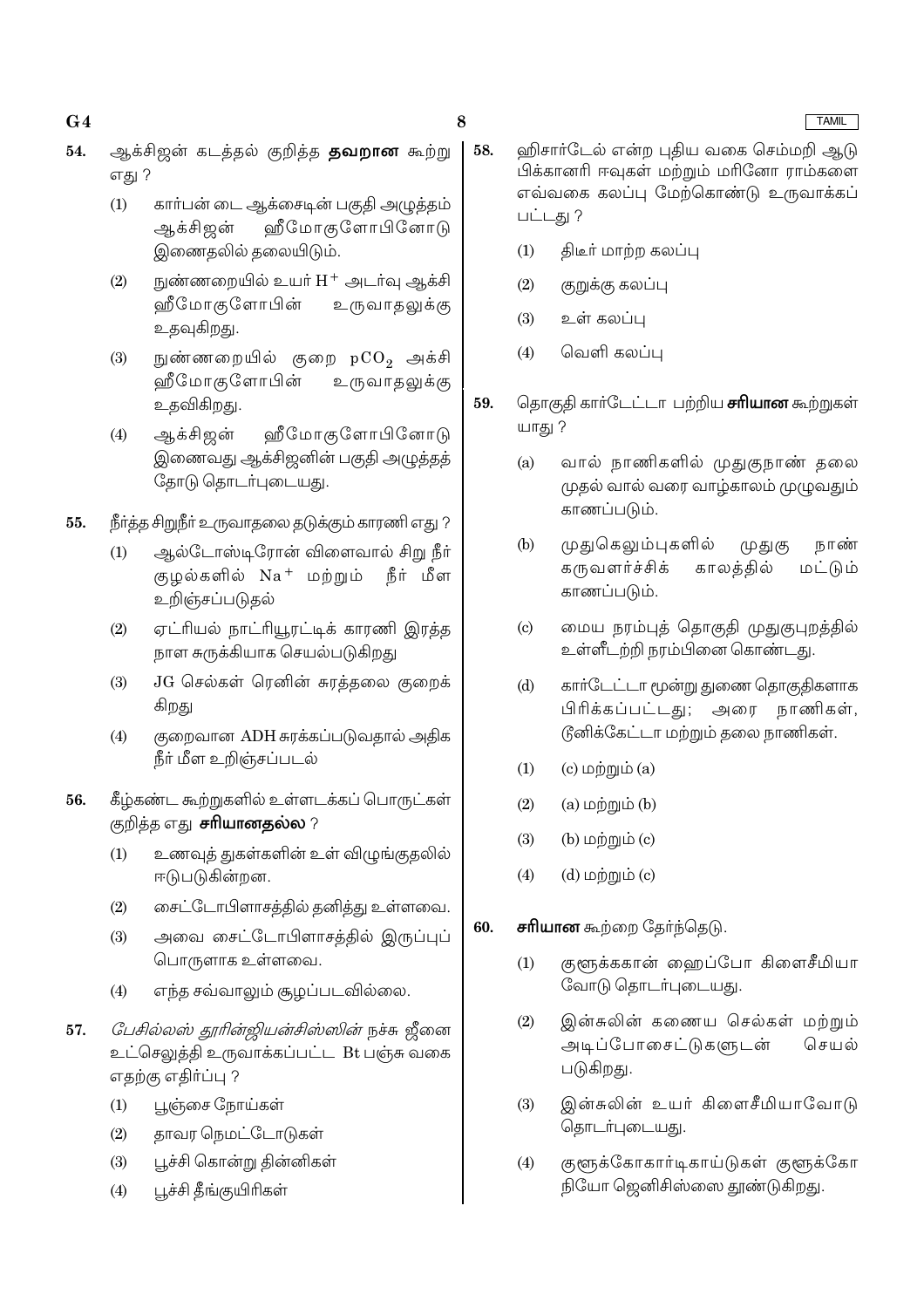62.

கொடுக்கப்பட்ட தொகுதிகளை பொருத்தி 61. **சரியான** விடையை தேர்ந்தெடு.

|                            |       | தொகுதி - I         |                             | தொகுதி - II                              |        |                                           |  |
|----------------------------|-------|--------------------|-----------------------------|------------------------------------------|--------|-------------------------------------------|--|
| (a)                        |       |                    | கூட்டமாக வாழும்,            | (i)                                      | ஆஸ்டெ- |                                           |  |
|                            |       |                    | அனைத்துண்ணும <mark>்</mark> |                                          |        | ர்யாஸ்                                    |  |
|                            |       | தீங்குயிரி         |                             |                                          |        |                                           |  |
| (b)                        |       |                    |                             | நிறையுயிரி அரசமச்சீர்                    | (ii)   | தேள்                                      |  |
|                            |       | கொண்டவை            |                             |                                          |        |                                           |  |
|                            |       | இளவுயிரி           |                             |                                          |        |                                           |  |
|                            |       | இருபக்க சமச்சீா்   |                             |                                          |        |                                           |  |
|                            |       | கொண்டவை            |                             |                                          |        |                                           |  |
| $\left( \mathrm{c}\right)$ |       |                    | புத்தக நுரை யீரல்           |                                          | (iii)  | <u>іс Сотп-</u>                           |  |
|                            |       |                    |                             |                                          |        | பிளானா                                    |  |
| (d)                        |       | உயிர் ஒளி          |                             |                                          |        | (iv) <i>Cலாகஸ்டா</i>                      |  |
|                            | (a)   | (b)                | $\left( \mathbf{c} \right)$ | (d)                                      |        |                                           |  |
| (1)                        | (iv)  | (i)                | (ii)                        | (iii)                                    |        |                                           |  |
| (2)                        | (iii) | (ii)               | (i)                         | (iv)                                     |        |                                           |  |
| (3)                        | (ii)  | (i)                | (iii)                       | (iv)                                     |        |                                           |  |
| (4)                        | (i)   | (iii)              | (ii)                        | (iv)                                     |        |                                           |  |
|                            |       |                    |                             |                                          |        | புல் சூழ்நிலை மண்டலத்தில் உணவூட்ட         |  |
|                            |       |                    |                             |                                          |        | நிலைகளுடன் <b>சரியான</b> சிற்றின உதாரணங்- |  |
|                            |       | களைப் பொருத்தவும். |                             |                                          |        |                                           |  |
| (a)                        |       |                    | நான்காம் உணவூட்ட            |                                          | (i)    | காகம்                                     |  |
|                            | நிலை  |                    |                             |                                          |        |                                           |  |
| (b)                        |       |                    |                             | இரண்டாம் உணவூட்ட                         | (ii)   | கழுகு                                     |  |
|                            | நிலை  |                    |                             |                                          |        |                                           |  |
|                            |       |                    |                             |                                          |        |                                           |  |
| $\left( \mathrm{c}\right)$ | நிலை  |                    | முதலாம் உணவூட்ட             |                                          | (iii)  | முயல்                                     |  |
|                            |       |                    |                             |                                          |        |                                           |  |
| (d)                        |       |                    | மூன்றாம் உணவூட்ட            |                                          | (iv)   | புல்                                      |  |
|                            | நிலை  |                    |                             |                                          |        |                                           |  |
|                            |       |                    |                             | <b>சாியான</b> விடையைத் தோ்ந்தெடுக்கவும். |        |                                           |  |
|                            | (a)   | (b)                | $\left( \mathrm{e}\right)$  | (d)                                      |        |                                           |  |
| (1)                        | (iii) | (ii)               | (i)                         | (iv)                                     |        |                                           |  |
| (2)                        | (iv)  | (iii)              | (ii)                        | (i)                                      |        |                                           |  |
| (3)                        |       | $(i)$ $(ii)$       | (iii)                       | (iv)                                     |        |                                           |  |

கரும்புப் பயிரின் மீது தெளிக்கும் போது 63. தண்டின் நீளத்தை அதிகரித்து கரும்பின் விளைச்சலை அதிகரிக்கும் தாவர வளர்ச்சி ஊக்கியின் பெயரைக் குறிப்பிடுக.

 $(iv)$ 

 $(i)$ 

ஜிப்ரல்லின்  $(1)$ 

 $(ii)$ 

 $(iii)$ 

 $(4)$ 

- எக்கிலீன்  $(2)$
- அப்சிசிக் அமிலம்  $(3)$
- சைட்டோகைனின்  $(4)$

 $\boldsymbol{9}$ 

- கீழ்கண்டவற்றுள் விதை உறக்கத்தை தடை 64. செய்யும் பொருள் **எதுவல்ல** ?
	- அப்சிசிக் அமிலம்  $(1)$
	- பினாலிக் அமிலம்  $(2)$
	- பாரா அஸ்காா்பிக் அமிலம்  $(3)$
	- $(4)$ <u> ஜிப்ரல்லிக் அமிலம்</u>
- 65. ஒரு சூழ்நிலை மண்டலத்தின் மொத்த முதல் நிலை உற்பத்தித் திறன் மற்றும் நிகர முதல் நிலை உற்பத்தித் திறன் ஆகியவை தொடர்பு-டைய கீழ்கண்ட கூற்றுகளில் **சரியானது** எது ?
	- மொத்த முதல்நிலை உற்பத்தித்திறன்  $(1)$ எப்போதும் நிகர முதல்நிலை உற்பத்தித் திறனை விட அதிகமாக உள்ளது.
	- $(2)$ மொத்த முதல்நிலை உற்பத்தித்திறன் மற்றும் நிகர முதல்நிலை உற்பத்தித்திறன் ஆகியவை ஒன்றேயாகும்.
	- $(3)$ மொத்த முதல் நிலை உற்பத்தித்திறன் மற்றும் நிகர முதல் நிலை உற்பத்தித்திறன் இடையே ஆகியவற்றின் எந்தத் தொடர்பும் இல்லை.
	- நிகர முதல்நிலை உற்பத்தித்திறனை விட,  $(4)$ மொத்த முதல்நிலை உற்பத்தித்திறன் எப்போதும் குறைவாக உள்ளது.
- 66. என்டிரோகைனேஸ் என்ற நொகி எகன் மாற்றத்திற்கு உதவுகிறது ?
	- $(1)$ டிரிப்சினேஜன் → டிரிப்சின்
	- $(2)$ கெசினோஜன் → கெசீன்
	- $(3)$ பெப்சினோஜன் → பெப்சின்
	- $(4)$ புரதம் → பாலிப்பெப்டைடு
- 67. கொடுக்கப்பட்ட தொகுதிகளை பொருத்தி **சரியான** விடையை தேர்ந்தெடு.

|                          |                    | ⊌ெதாகுதி – I       |                            |       | ⊌ெதாகுதி – II    |
|--------------------------|--------------------|--------------------|----------------------------|-------|------------------|
| (a)                      |                    | Bt பருத்தி         |                            | (i)   | ஜீன் சிகிச்சை    |
| (b)                      |                    | அடினேசைன்          |                            | (ii)  | செல் வகை         |
|                          |                    | டிஅமினேஸ்          |                            |       | தற்காப்பு        |
|                          |                    | குறைபாடு           |                            |       |                  |
| $\left( \text{c}\right)$ |                    | ஆர்.என்.ஏ.         |                            | (iii) | ஹெச் ஐ வி        |
|                          |                    | இடையீடு            |                            |       | தொற்றை           |
|                          |                    |                    |                            |       | கண்டறிதல்        |
| (d)                      |                    | பி.சி.ஆர்.         |                            | (iv)  | பேசில்லஸ்        |
|                          |                    |                    |                            |       | துரின் ஜியன்சிஸ் |
|                          | (a)                | (b)                | $\left( \mathrm{c}\right)$ | (d)   |                  |
|                          |                    |                    |                            |       |                  |
| $\left(1\right)$         | (iii)              | (ii)               | (i)                        | (iv)  |                  |
| (2)                      | (ii)               | (iii)              | (iv)                       | (i)   |                  |
| (3)                      | $\rm \textbf{(i)}$ | (ii)               | (iii)                      | (iv)  |                  |
| (4)                      | (iv)               | $\rm \textbf{(i)}$ | (ii)                       | (iii) |                  |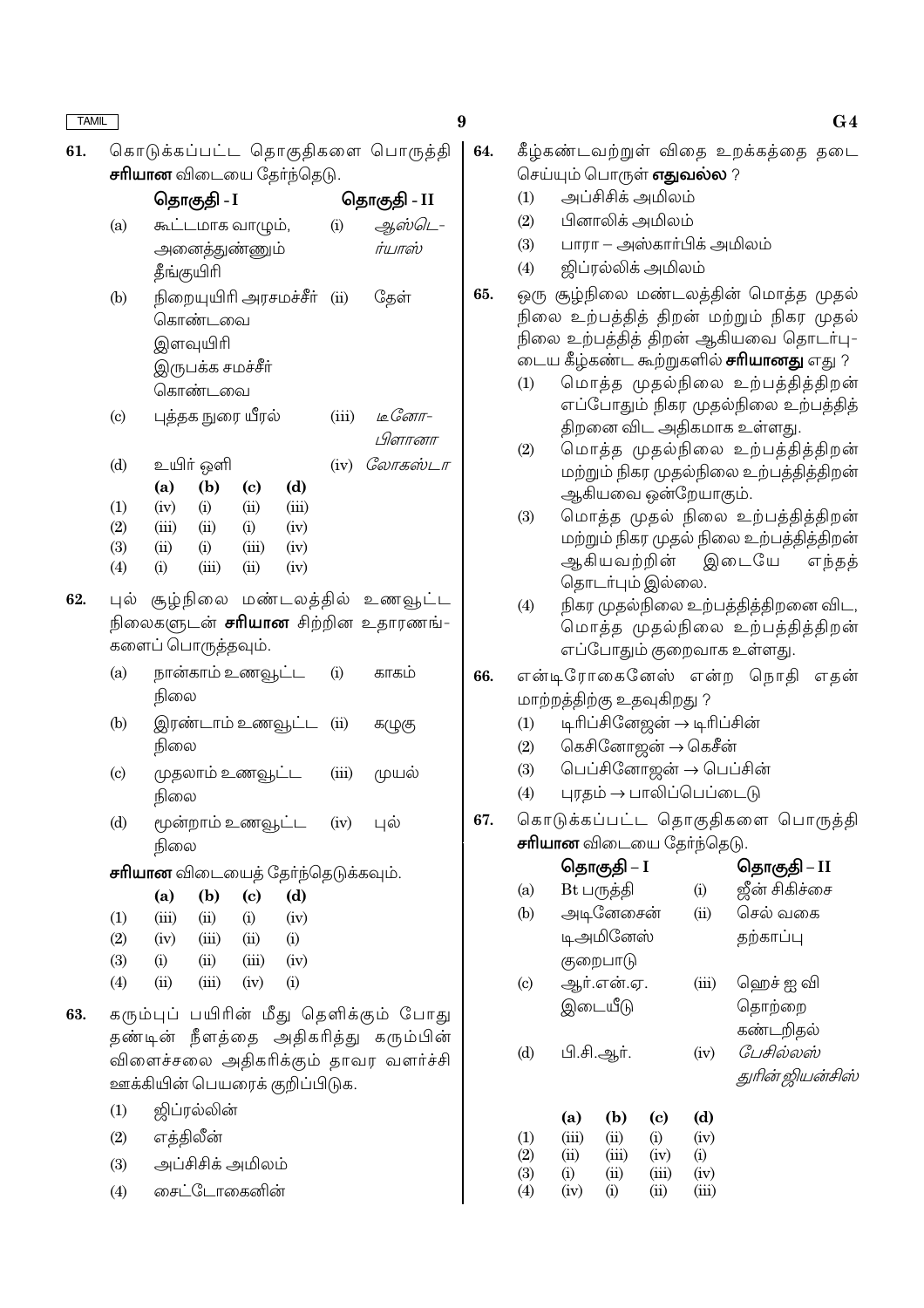### **TAMIL**

- 68. கொடுக்கப்பட்டவைகளுள் கார அமினோ 72. அமிலம் எது ?
	- குளுட்டாமிக் அமிலம்  $(1)$
	- லைசின்  $(2)$
	- வாலைன்  $(3)$
	- தைரோசின்  $(4)$
- தாவரங்களில் இன்றியமையாக மூலங்கள் 69. அவற்றின் மற்றும் செயல்கள் குறித்த கீழ்கண்டவற்றை பொருத்துக.
	- ஒளிசார் நீர் பகுப்பு இரும்பு  $(a)$  $(i)$
	- $(b)$ துத்தநாகம் (ii) மகரந்தத்துகள் முளைத்தல்
	- $\left( \mathrm{c}\right)$ போரான்  $(iii)$ குளோரோபில் உயிா்ம வழி உருவாக்கக்கில் தேவைப் படுவது
	- மாங்கனீசு IAA உயிர்மவழி  $(d)$  $(iv)$ உருவாக்கம்

**சரியான** விடையை கேர்ந்தெடுக்கவும்.

|                   | (a)   | (b)   | (c)  | (d)      |
|-------------------|-------|-------|------|----------|
| (1)               | (iv)  | (iii) | (ii) | $\rm(i)$ |
| $\left( 2\right)$ | (iii) | (iv)  | (ii) | $\rm(i)$ |
| (3)               | (iv)  | (i)   | (ii) | (iii)    |
| $\left( 4\right)$ | (ii)  | (i)   | (iv) | (iii)    |

- 70. சிறுநீரில் கீழ்கண்ட எந்த பொருள் காணப்பட்டால், டயாபிட்டிஸ் மெல்லிட்டஸிற்கு அறிகுறியாகும்?
	- யுரேமியா மற்றும் சிறுநீா் கற்கள்  $(1)$
	- $(2)$ கீட்டோனூரியா மற்றும் கிளைகோசூரியா
	- சிறுநீா் கற்கள் மற்றும் உயா் கிளைகோ- $(3)$ சூரியா
	- யுரேமியா மற்றும் கீட்டோனூரியா  $(4)$
- கீழ்கண்டவற்றுள் விராய்டுகள் 71. குறித்த சரியானது எது ?
	- $(1)$ அவை புரத உறையற்று தனித்த RNA கொண்டுள்ளவை
	- $(2)$ அவை புரத உறையுடன் DNA கொண்டுள் ளவை
	- அவை புரத உறையற்று தனித்த DNA  $(3)$ கொண்டுள்ளவை
	- $(4)$ அவை புரத உறையுடன் RNA கொண்டுள் ளவை

கொடுக்கப்பட்டுள்ள தொகுதிகளை பொருத்தி **சரியான** விடையை தேர்ந்தெடு.

|                          |       | தொகுதி - I     |      |       | தொகுதி - II   |
|--------------------------|-------|----------------|------|-------|---------------|
| (a)                      |       | கார்டை உறுப்பு |      | (i)   | நடு காது      |
|                          |       |                |      |       | பகுதியை       |
|                          |       |                |      |       | தொண்டை–       |
|                          |       |                |      |       | யோடு          |
|                          |       |                |      |       | இணைக்கிறது    |
| (b)                      |       | காக்ளியா       |      | (ii)  | லாபிரிந்தின்  |
|                          |       |                |      |       | சுருண்ட பகுதி |
| $\left( \text{c}\right)$ |       | யூஸ்டெசியன்    |      | (iii) | நீள்வட்ட      |
|                          | குழல் |                |      |       | பலகணியோடு     |
|                          |       |                |      |       | இணைந்துள்ளது  |
| (d)                      |       | ஸ்டேபிஸ்       |      | (iv)  | பேசில்லார்    |
|                          |       |                |      |       | சவ்வில்       |
|                          |       |                |      |       | அமைந்துள்ளது  |
|                          | (a)   | (b)            | (c)  | (d)   |               |
| (1)                      | (iii) | (i)            | (iv) | (ii)  |               |
| (2)                      | (iv)  | (ii)           | (i)  | (iii) |               |
| (3)                      | (i)   | (ii)           | (iv) | (iii) |               |
| (4)                      | (i)   | (iii)          | (i)  | (iv)  |               |

- 73. நிகோடின், ஸ்ட்ரிக்னைன், மற்றும் கேஃபைன் போன்ற இரண்டாம் நிலை வளர்சிதைப் பொருட்கள் தாவரங்களால் இதற்காக உற்பத்தி செய்யப் படுகின்றன :
	- வளர்ச்சி பிரதிபலிப்பு  $(1)$
	- பாதுகாப்புச் செயல்  $(2)$
	- இனப்பெருக்கத்தின் மீதுள்ள செயற்பாடு  $(3)$
	- ஊட்டச் சத்துக் குறிய திறன்  $(4)$
- ராபர்ட் மே -இன் கருத்தின்படி புவியின் 74. சிற்றினப் பன்மயம் சுமார் :
	- 20 மில்லியன்  $(1)$
	- $(2)$ 50 மில்லியன்
	- 7 மில்லியன்  $(3)$
	- 1.5 மில்லியன்  $(4)$
- சூலின் உடலம் பியூனிகிளில் இணைந்து 75. காணப்படும் பகுதி:
	- சூல் துளை  $(1)$
	- நியூசெல்லஸ் (சூல் திசு)  $(2)$
	- $(3)$ சலாசா
	- $(4)$ ஹைலம் (சூல் தழும்பு)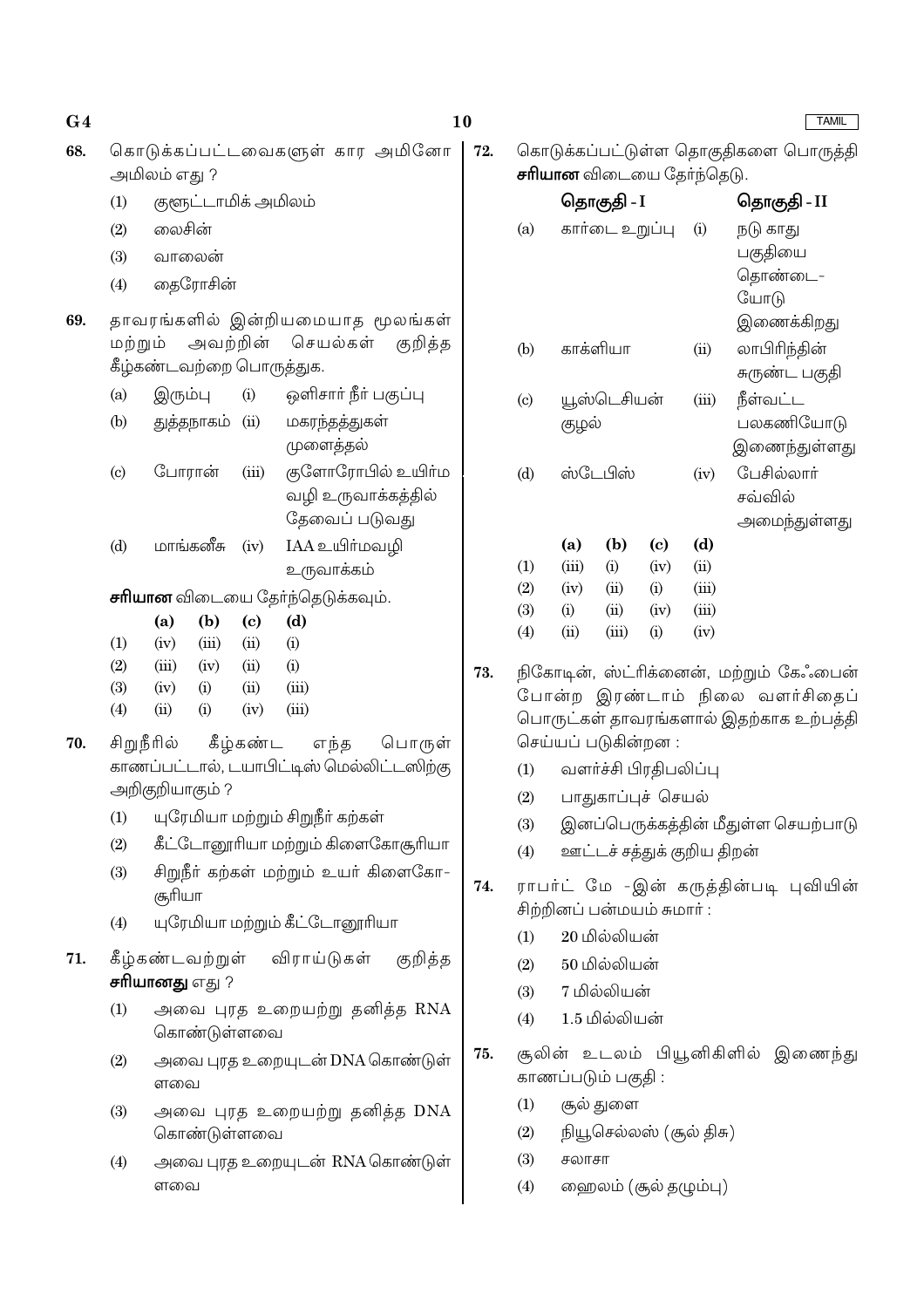- 11
- 76. கீழ்கண்டவற்றுள் **தவறான** கூற்று எது ?
	- முன் இன்சுலினில்  $(1)$ ஒ(ந கூடுதல் பெப்டைடு, C- பெப்டைடு உள்ளது
	- செயல்படு இன்சுனில், A மற்றும் B  $(2)$ சங்கிலி ஹைட்ரஜன் பிணைப்புகளால் இணைந்திருக்கும்
	- மரபு பொறியியல் மூலம் *ஈ-கோலையில்*  $(3)$ இன்சுலின் உருவாக்கப்படுகிறது
	- மனிதனில் இன்சுலின் ஒரு முன்-இன்சு- $(4)$ லினாக உருவாக்கப்படுகிறது
- 77. நோய் தடைக்காப்பு குறித்த **தவறான** கூற்று எது ?
	- ஆன்டிபாடிகளை நேரடியாக செலுத்துதல்  $(1)$ மந்தமான நோய் தடைகாப்பாகும்.
	- ஆற்றல் மிகு நோய் தடைகாப்பு உடனடி- $(2)$ யாகவும் முழு துலங்கலை கொடுக்கும்.
	- $(3)$ வளர் கரு தாயிடமிருந்து ஆன்டிபாடி-களை பெற்றுக் கொள்ளும். இது மந்தமான நோய்தடைக்காப்புக்கு எடுத்துக் காட்டு.
	- உயிர் அல்லது செயலிழந்த ஆன்டி- $(4)$ ஜென்கள் ஓம்புயிரியில் செலுத்தப் ஆன்டிபாடிகளை பட்டால் அவை உருவாக்கும். இது ஆற்றல் மிகு நோய் தடைகாப்பாகும்.
- அடி தண்டிலிருந்து தோன்றும் வேர்கள்: 78.
	- முகல் நிலை வேர்கள்  $(1)$
	- $(2)$ தூண் வேர்கள்
	- பக்கவாட்டு வேர்கள்  $(3)$
	- சல்லி வேர்கள்  $(4)$
- சிட்ரிக் அமில சுழற்சியின் ஒரு சுழலின் போது 79. தளப் பொருள் பாஸ்பாரிகரணம் நடைபெறு-வதன் எண்ணிக்கை :
	- $(1)$ ஒன்று
	- $(2)$ இரண்டு
	- $(3)$ மூன்று
	- பூஜ்ஜியம்  $(4)$
- 80. பாரம்பரியத்திற்கான குரோமோசோம் கோட் பாட்டின் சோதனை சரிபார்ப்பு இவரால் நடத்தப் பட்டது :
	- சட்டன்  $(1)$
	- பொவேரி  $(2)$
	- மார்கான்  $(3)$
	- $(4)$ பெண்டல்
- 81. புற்களின் இலை நுனியில் நீர் கிரவ நிலையில் இரவிலும் அதிகாலையிலும் வடிவதற்கு காரணமான நிக்ம்வு எது ?
	- $(1)$ வேர் அழுத்தம்
	- $(2)$ உள்ளீர்க்கல்
	- பிளாஸ்மா சிதைவு  $(3)$
	- நீராவிப்போக்கு  $(4)$
- ஒளிசுவாசத்தில் RuBisCo நொதியின் ஆக்ஸி-82. ஜனேற்ற நிகழ்வால் தோன்றுவது:
	- $(1)$ 1 மூலக்கூறு 3-கார்பன் பொருள்
	- $(2)$ 1 மூலக்கூறு 6-கார்பன் பொருள்
	- 1 மூலக்கூறு 4-கார்பன் பொருள்  $(3)$ 1 மூலக்கூறு 2-கார்பன் பொருள்
	- $(4)$ 2 மூலக்கூறுகள் 3-கார்பன் பொருள்
- 83. ABO இரத்த வகையை கட்டுப்படுத்தும் 'I' ஜீன் குறித்த **தவறான** கூற்று எது ?
	- $(1)$ ஒரு நபரிடத்தில் மூன்றில் இரண்டு அலீல்கள் மட்டும் காணப்படும்.
	- $(2)$  $\rm T^{A}$ ் மற்றும்  $\rm T^{B}$ ் இரண்டும் இருந்தால், ஒரே வகையான சர்கரையை வெளிபடுத் துகிறது.
	- 'i' அலீல் எந்த சா்கரையையும் உருவாக்  $(3)$ குவதில்லை.
	- ஜீன் 'I' மூன்று அலீல்கள் கொண்டுள்ளது.  $(4)$
- 84. கீழ்கண்ட எது காற்றற்ற சிலட்ஜ் டைஜஸ்டரில் சேர்க்கப்பட்டு தொடர்ந்து கழிவுநீர் சுத்திகரிப்பு நிகழ்த்தப்படுகிறது ?
	- மிதக்கும் டெப்ரிஸ்கள்  $(1)$
	- முதல் நிலை சுத்திகரிப்புக்குப்பின் உள்ள  $(2)$ கழிவுநீா்
	- செயல்படுத்தப்பட்ட சிலட்ஜ்  $(3)$
	- முதல் நிலை சிலட்ஜ்  $(4)$
- 85. பரிணாமம் குறிக்க கருவியல் சான்றினை தவறென நிரூபித்தவர்:
	- ஆல்பிரட் வாலஸ்  $(1)$
	- $(2)$ சார்லஸ் டார்வின்
	- ஒபாரின்  $(3)$
	- கார்ல் எர்ன்ஸ்ட் வான் பேர்  $(4)$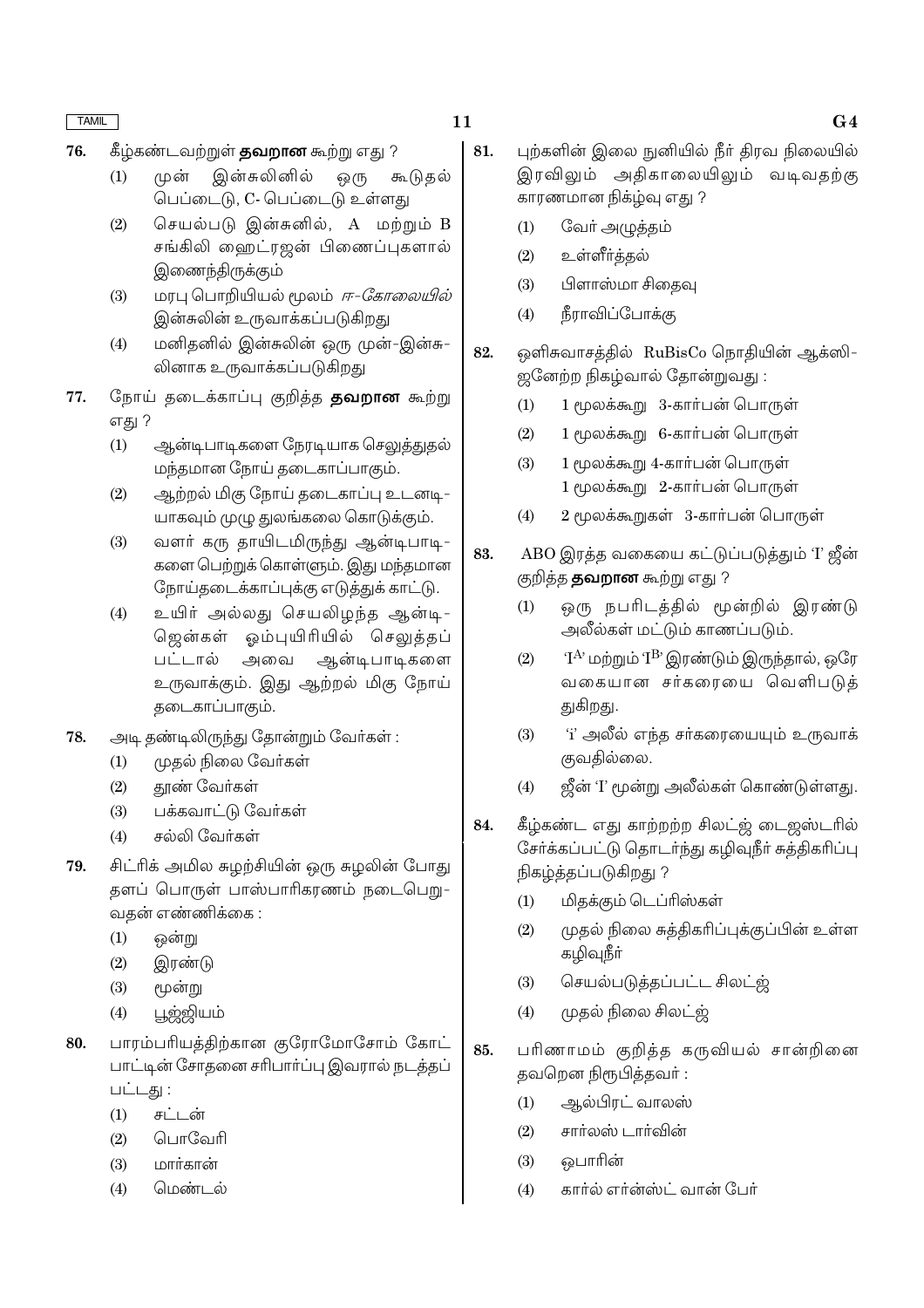|                            | ்புளோரிடியன் தரசம் இதற்கு இணையான<br>அமைப்பைக் கொண்டது.            |                                 |                                     |               |             |                               |     |                                             | ஒரு தாவரப் பகுதியின் கு<br>தோற்றத்தில் <mark>கீழ்கண்ட உள்ள</mark> |  |
|----------------------------|-------------------------------------------------------------------|---------------------------------|-------------------------------------|---------------|-------------|-------------------------------|-----|---------------------------------------------|-------------------------------------------------------------------|--|
| (1)                        |                                                                   | அமைலோ பெக்டின் மற்றும் கிளை-    |                                     |               |             |                               |     |                                             | காண்ப்படுகின்றன :                                                 |  |
|                            |                                                                   | கோஜன்                           |                                     |               |             |                               |     |                                             | கற்றை உறையால் சூ<br>எண்ணிக்கையிலான                                |  |
| (2)                        |                                                                   |                                 | மான்னிடால் மற்றும் ஆல்ஜின்          |               |             |                               |     |                                             | கற்றைகள் சிதறிக் காண                                              |  |
| (3)                        |                                                                   |                                 |                                     |               |             | லாமினாரின் மற்றும் செல்லுலோஸ் |     | (b)                                         | பெரிய அளவிலான, (                                                  |  |
| (4)                        |                                                                   |                                 | தரசம் மற்றும் செல்லுலோஸ்            |               |             |                               |     |                                             | கைமாவாலான தளத் தி                                                 |  |
|                            | கீழ்கணட்வற்றைப் பொருத்துக.                                        |                                 |                                     |               |             |                               |     | (c)                                         | வாஸ்குலாா் கற்றைகள் ஒ<br>மற்றும் மூடியவை.                         |  |
| (a)                        |                                                                   | ரிசின்<br>வினையூக்கசெயல்<br>(i) |                                     |               |             |                               |     | (d)                                         | புளோயம் பாரன்கை<br>வில்லை.                                        |  |
|                            |                                                                   |                                 | பாடுகளை தடுப்பவை                    |               |             |                               |     |                                             | தாவரத்தின் வகையினையும்                                            |  |
| (b)                        |                                                                   |                                 | பெப்டைடுபிணைப்                      |               | (ii)        | மெலோ–                         |     |                                             | யும் கண்டறிக.                                                     |  |
|                            |                                                                   |                                 | புகளைக் கொண்டவை                     |               |             | னேட்                          |     | (1)                                         | ஒருவித்திலைத்தாவர (                                               |  |
| $\left( c\right)$          | பூஞ்சைகளில் செல்–<br>(iii)                                        |                                 |                                     |               | கைட்டின்    |                               | (2) | இருவித்திலைத்தாவரத்                         |                                                                   |  |
|                            |                                                                   | சுவர் பொருள்                    |                                     |               |             |                               |     | (3)                                         | இருவித்திலைத்தாவர (                                               |  |
| (d)                        |                                                                   | இரண்டாம் நிலை<br>கொல்-<br>(iv)  |                                     |               |             |                               |     | (4)                                         | ஒருவித்திலைத்தாவரத்                                               |  |
|                            | வளர்சிதைப்பொருட்கள்<br>லோஜென்                                     |                                 |                                     |               |             |                               | 90. |                                             | ஒளி வினையின் போது எ                                               |  |
|                            | கீழ்கண்டவற்றிலிருந்து <b>சரியான</b> விடையைத்<br>தோ்ந்தெடுக்கவும். |                                 |                                     |               |             |                               |     |                                             | இவற்றிலிருநு கடத்தப்படுவ                                          |  |
|                            | (a)                                                               | (b)                             |                                     | (d)           |             |                               |     |                                             | குயினோன் துணை புரிகிறது                                           |  |
| (1)                        | (iii)                                                             | (i)                             | $\left( \mathbf{c} \right)$<br>(iv) | (ii)          |             |                               |     | (1)                                         | $\mathrm{Cytb}_{6}$ f கூட்டமைப்பிலி                               |  |
| (2)                        | (iii)                                                             | (iv)                            | (i)                                 | (ii)          |             |                               |     | (2)                                         | $PS-I$ -லிருந்து $NADP+$                                          |  |
| (3)                        | (ii)                                                              | (iii)                           | (i)                                 | (iv)          |             |                               |     | (3)                                         | PS-I -லிருந்து ATP சிந்(                                          |  |
| (4)                        | (ii)                                                              | (iv)                            | (iii)                               | (i)           |             |                               |     | (4)                                         | PS-II -விலிருந்து $\mathrm{Cytb}_6$                               |  |
|                            |                                                                   |                                 |                                     |               |             |                               | 91. |                                             | ஒரு விண்மீனிலிருந்து, 600                                         |  |
|                            | கொடுக்கப்பட்ட தொகுதிகளை பொருத்தி                                  |                                 |                                     |               |             |                               |     |                                             | கொண்ட ஒளி வருகிறது எ                                              |  |
|                            | <b>சரியான</b> விடையை தேர்ந்தெடு.                                  |                                 |                                     |               |             |                               |     | 2 m விட்டம் கொண்ட பொருள                     |                                                                   |  |
|                            | தொகுதி <i>-</i> I                                                 |                                 |                                     |               | தொகுதி - II |                               |     | கொண்ட தொலைநோக்கி                            |                                                                   |  |
| (a)                        | பிட்யூட்டரி                                                       |                                 | (i)                                 | கிரேவிஸ் நோய் |             |                               | (1) | வரம்பு என்பது:<br>$1.83 \times 10^{-7}$ rad |                                                                   |  |
|                            | சுரப்பி                                                           |                                 |                                     |               |             |                               |     | (2)                                         | $7.32 \times 10^{-7}$ rad                                         |  |
| (b)                        |                                                                   |                                 | தைராய்டு சுரப்பி (ii)               |               |             | டையாபிட்டிஸ்<br>மெல்லிட்டஸ்   |     | (3)<br>(4)                                  | $6.00 \times 10^{-7}$ rad<br>$3.66 \times 10^{-7}$ rad            |  |
| $\left( \mathrm{c}\right)$ |                                                                   |                                 | அட்ரீனல் சுரப்பி (iii)              |               |             | டையாபிட்டிஸ்                  | 92. | $^{235}_{\phantom{1}92}\mathrm{U}$          | யுரேனிய<br>எனும்                                                  |  |

இன்சிபிடஸ்

அட்டிசன் நோய்

 $(iv)$ 

 $(d)$ 

 $(iv)$ 

 $(ii)$ 

 $(iii)$ 

 $(ii)$ 

 $(c)$ 

 $(i)$ 

 $(iv)$ 

 $(iv)$ 

 $(i)$ 

ஒரு தாவரப் பகுதியின் குறுக்கு வெட்டுத் மைப்பு பண்புகள்

- நழப்பட்ட அதிக வாஸ்குலார் ாப்படும்.
- தெறிவான பாரன<mark>்</mark> lசு.
- .<br>ஒருங்கமைந்தவை
- மா காண்ப்பட-

அதன் பகுதியை-

- வர்
- தண்டு
- ிவர்
- தண்டு
- .<br>எலெக்ட்ரான்கள் பதை பிளாஸ்டோ  $\ddot{\cdot}$ 
	- டுந்து PS-I
	- தேஸ்
	- ரீ கூட்டமைப்பு
- nm அலைநீளம ன அனுமானிக்க. ாருகு வில்லையை யினது பகுதிறன<mark>்</mark>

யுரேனிய ஐஸோடோப்,  $^{235}_{92}{\rm U}$  எனும் 92. நியூட்ரான் கொண்டு தாக்கப்படும் போது,  $^{89}_{36}\text{Kr}$ நியூட்ரானோடு மற்றும் மூன்று உருவாக்கப்படுவது :

- $\frac{91}{40}Zr$  $(1)$
- $^{101}_{36}\mathrm{Kr}$  $(2)$
- $\frac{103}{36}\mathrm{Kr}$  $(3)$
- $^{144}_{\ 56}$ Ba  $(4)$

**TAMIL** 

# $G<sub>4</sub>$ 86.

87.

88.

 $(d)$ 

 $(1)$ 

 $(2)$ 

 $(3)$ 

 $(4)$ 

கணையம்

 $(b)$ 

 $(ii)$ 

 $(i)$ 

 $(i)$ 

 $(iii)$ 

 $(a)$ 

 $(iii)$ 

 $(iii)$ 

 $(ii)$ 

 $(iv)$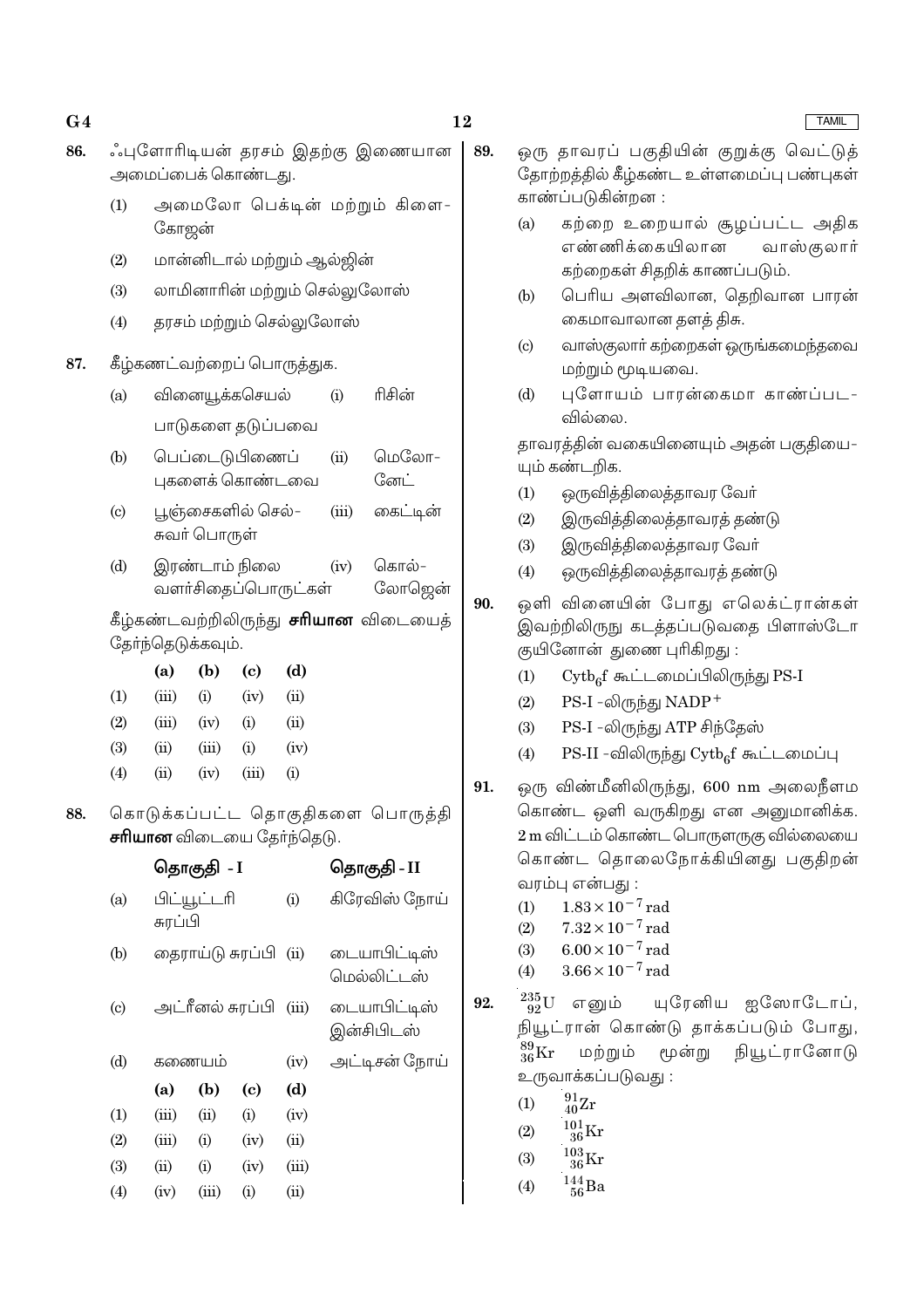ஒரு சிறிய மின் இருமுனை,  $16 \times 10^{-9}$  C m 93. இருமுனை திருப்புத்திறனைப் எனும் பெற்றுள்ளது. இருமுனை அச்சோடு 60° எனும் கோணக்கினை மேற்கொண்டுள்ள <u>ெ</u>(ந கோட்டில், இருமுனை மையத்திலிருந்து 0.6 m தூரத்தில் அமைந்துள்ளதொரு புள்ளியில் இருமுனையினால் ஏற்படும் மின்னழுத்த

மதிப்பு என்பது : 
$$
\left(\frac{1}{4\pi\epsilon_0} = 9 \times 10^9 \text{ N m}^2/\text{C}\right)
$$

- $(1)$ 200 V
- $(2)$ 400 V
- $(3)$ சுழி
- $(4)$ 50<sub>V</sub>
- 94. (A எனும் முப்பட்டகக்கோணம் கொண்ட) ஒரு குறுங்கோண முப்பட்டகத்தின் ஒரு பரப்பில், ஓர் ஒளிக்கதிரானது, *i* எனும் வீழ்கோணத்தில் விழுகிறது. மேலும் அது எதிர்ப்பக்க பரப்பு வழியாக செங்குத்தாக வெளியேறுகிறது. முப்பட்டக பொருளின் ஒளி விலகல் எண், μ, எனில், வீழ் கோணம் ஏறக்குறைய சமமாக இருப்பது :
	- $2A$  $(1)$
	- $\mu$  $(2)$  $\mu A$
	- $\mu A$  $(3)$  $\overline{2}$
	- $(4)$
- புவியினது பரப்பில், ஒரு பொருள், 72 N என்ற 95. எடையைப் பெற்றுள்ளது. புவியினது ஆரத்தின் பாதிக்குச் சமமான உயரத்தில், அதன் மீது செயல்படும் புவியீர்ப்பு விசை, யாது ?
	- $32N$  $(1)$
	- $(2)$ 30 N
	- $(3)$ 24 N
	- 48 N  $(4)$
- போர் மாதிரி, பின்வருவனவற்றில் எதற்கு 96. பொருந்தமற்றதாக அமையும்?
	- ஒற்றை அயனியாக்கமடைந்த ஹீலியம்  $(1)$ அணு $(He<sup>+</sup>)$
	- ட்யூடிரான் அணு  $(2)$
	- ஒற்றை அயனியாக்கமடைந்த நியான்  $(3)$ அணு $(Ne<sup>+</sup>)$
	- வைறட்ரஜன் அணு  $(4)$
- 97. <u>r ஆரம் கொண்டதொரு நுண்து</u>ளை குழாய், நீரில் அமிழ்த்தப் படுகிறது. அதில் நீரானது, h உயரம் எழும்புகிறது, நுண்துளையிலுள்ள நீரது நிறை, 5 g ஆகும். 2r, ஆரம் கொண்ட மற்றொரு நுண்துளைகுழாய் நீரில் அமிழ்த்தப் படுகிறது. இந்தக்குழாயில் எழும்பக் கூடிய நீரது நிறை என்பது :
	- $(1)$  $5.0 g$
	- $(2)$  $10.0 g$
	- $(3)$  $20.0 g$
	- $(4)$  $2.5 g$
- 98. ஒரு திருகு அளவி,  $0.01$  mm எனும் மீச்சிற்றளவினையும்,மேலும் தனது வட்ட அளவுகோலில் 50 பிரிவுகளையும் பெற்றுள்ளது. அத்திருகு அளவியின், புரி என்பது :
	- $0.25$  mm  $(1)$
	- $(2)$  $0.5$  mm
	- $(3)$  $1.0 \text{ mm}$
	- $0.01$  mm  $(4)$
- 99. 599 எனும் ஏற்புத்திறனுடைய ஓர் இரும்புத் தண்டு,  $1200 \text{ A m}^{-1}$  எனும் காந்தமாக்கு புலத்திற்கு உட்படுத்தப்படுகிறது. தண்டு செய்யப்பட்ட பொருளின் உட்புகுதிறன் என்பது:  $(\mu_0 = 4\pi \times 10^{-7}$  T m A<sup>-1</sup>)
	- $8.0 \times 10^{-5}$  T m A<sup>-1</sup>  $(1)$
	- $2.4\pi \times 10^{-5}$  T m A<sup>-1</sup>  $(2)$
	- $2.4\pi \times 10^{-7}$  T m A<sup>-1</sup>  $(3)$
	- $2.4\pi \times 10^{-4}$  T m A<sup>-1</sup>  $(4)$
- சீரிசை இயக்கத்திலுள்ள துகள் ஒன்றின் 100. இடப்பெயர்ச்சி மற்றும் முடுக்கம் ஆகியவற்றிற் கிடையிலான கட்ட வேறுபாடு என்பது :

$$
(1) \qquad \frac{3\pi}{2} \text{ rad}
$$

$$
(2) \qquad \frac{\pi}{2} \text{ rad}
$$

$$
(3) \qquad \text{with}
$$

- $(4)$  $\pi$  rad
- ஒரு பொருளது 0.5 g -ற்கான ஆற்றல் சமன் 101. என்பகு :
	- $4.5 \times 10^{13}$  J  $(1)$
	- $1.5 \times 10^{13}$  J  $(2)$
	- $0.5 \times 10^{13}$  J  $(3)$
	- $4.5 \times 10^{16}$  J  $(4)$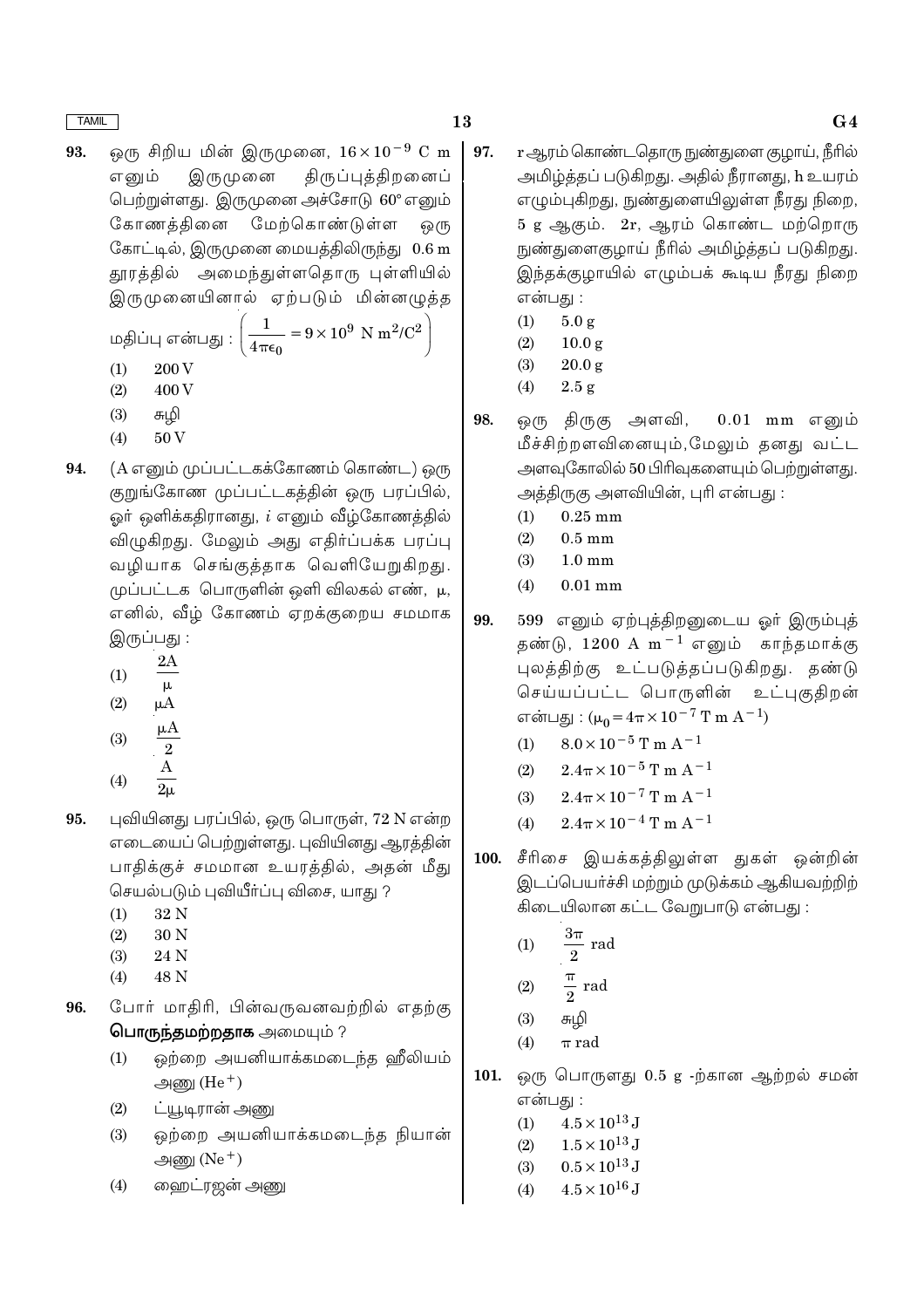- 102. மீட்டர் சமனச்சுற்றின் <u>ஒ</u>(ந இடது இடைவெளியில் இணைக்கப்பட்டுள்ளதொரு மின்தடைக்கம்பி, வலது இடைவெளியில் உள்ள 10  $\Omega$  மின்தடையோடு சமன் செய்து கொள்ளும் புள்ளி, சமன்ச்சுற்றுக் கம்பியினை,  $3:2$  என்ற விகிதத்தில் பிரிக்கிறது. மின்தடை கம்பியின் நீளம், 1.5 m எனில், மின்தடை கம்பியின்  $1\,\Omega$  -மிற்கான நீளம் என்பது :
	- $1.0 \times 10^{-1}$  m  $(1)$
	- $1.5 \times 10^{-1}$  m  $(2)$
	- $1.5 \times 10^{-2}$  m  $(3)$
	- $(4)$  $1.0 \times 10^{-2}$  m
- 103. ஒன்றின் சராசரி ஒற்றையணு வாயு வெப்பவியல் ஆற்றல், என்பது : (kR என்பது போல்ஸ்ட்மென் மாறிலி மற்றும் T, தனி வெப்பநிலை)

(1) 
$$
\frac{3}{2} k_{B}T
$$
  
\n(2)  $\frac{5}{2} k_{B}T$   
\n(3)  $\frac{7}{2} k_{B}T$   
\n(4)  $\frac{1}{2} k_{B}T$ 

104. ஒரு மின்காந்த அலையினது செறிவுக்கு, அதன் மின்புல மற்றும் காந்தப்புலக் கூறுகள் அளிக்கும் பங்களிப்புகளின் விகிதமானது :

 $(c = EM \n\implies \n\end{math}$ லையினது வேகம்)

- $(1)$  $1:1$
- $(2)$  $1 : c$
- $1 : c<sup>2</sup>$  $(3)$
- $(4)$  $c:1$
- 105. கோபுரம் ஒன்றின் உச்சியிலிருந்து, ஒரு பந்து, 20 m/s எனும் திசை வேகத்தில் கீழ்நோக்கி செங்குத்தாக எறியப்படுகிறது. அது, சிறிது நேரத்திற்குப்பிறகு 80 m/s என்ற திசை வேகத்தில் தரையைத் தொடுகிறது, எனில் கோபுரத்தின் உயரம் :  $(g = 10 \text{ m/s}^2)$ 
	- $(1)$ 340 m
	- $(2)$ 320 m
	- $(3)$  $300 \text{ m}$
	- 360 m  $(4)$
- 106.  $50 \text{ cm}$  நீளமும்,  $100 \text{ cm}$ றுகளையும் உடைய-தொரு நீள்வரிச்சுருள், 2.5 A மின்னோட்டத் தினை தாங்கிச் செல்கிறது. நீள் வரிச்சுருளின் மையத்தில் உள்ள காந்தப்புலம் என்பது :  $(\mu_0 = 4\pi \times 10^{-7} \text{ T m A}^{-1})$  $3.14 \times 10^{-4}$  T  $(1)$ 
	- $6.28\times10^{-5}\,\mathrm{T}$  $(2)$  $3.14 \times 10^{-5}$  T  $(3)$
	- $6.28 \times 10^{-4}$  T  $(4)$
- 107. தனிச்சிறப்பு மிக்க இலக்கங்களை கருத்தில் கொள்ளுகையில், 9.99 m - 0.0099 m என்பதன் மதிப்பு யாது ?
	- 9.98 m  $(1)$
	- $(2)$  $9.980 \text{ m}$
	- $9.9<sub>m</sub>$  $(3)$ 9.9801 m  $(4)$
- பயன்தொடக்க அதிர்வெண்ணின் 1.5 மடங்கு 108. அதிர்வெண் கொண்ட ஒளி, ஒரு ஒளி உணர்வு நுட்ப பொருள்மீது விழுகிறது. அதிர்வெண் பாதியாகவும், செறிவு இரட்டிப்பாகவும் ஒளிமின்னோட்டம் ஆக்கப்படும்போது, என்னவாகும் ?
	- $(1)$ நான்கு மடங்காகும்
	- $(2)$ நான்கில் ஒரு பங்காகும்
	- $(3)$ சுழியாகும்
	- $(4)$ இரட்டிப்பாகும்
- ஒரு மின்தடையினது நிறக்குறியீடு கீழே 109. கொடுக்கப்பட்டுள்ளது.



மஞ்சள் ஊதா பழுப்பு பொன்னிறம்

மின்தடை மற்றும் சகிப்புத்தன்மை ஆகிய-வற்றின் மதிப்புகள், முறையே :

- $47 \text{ k}\Omega$ , 10%  $(1)$
- $4.7 \text{ k}\Omega, 5\%$  $(2)$  $(3)$  $470 \Omega$ , 5%
- $(4)$  $470 \text{ k}\Omega$ , 5%
- 1 m நீளம் கொண்ட, ஒதுக்கத்தக்க நிறை கொண்ட 110. திட தண்டு ஒன்றின் இரு முனைகளில், முறையே 5 kg மற்றும் 10 kg நிறை கொண்ட துகள்கள் இணைக்கப்பட்டுள்ளன. இரு 5 kg துகளிலிலிருந்து, ஒருங்கினது நிறை மையம் அமைந்துள்ள தொலைவு, (ஏறக்குறைய) :
	- $50cm$  $(1)$
	- $(2)$ 67 cm
	- $(3)$ 80 cm
	- $(4)$ 33 cm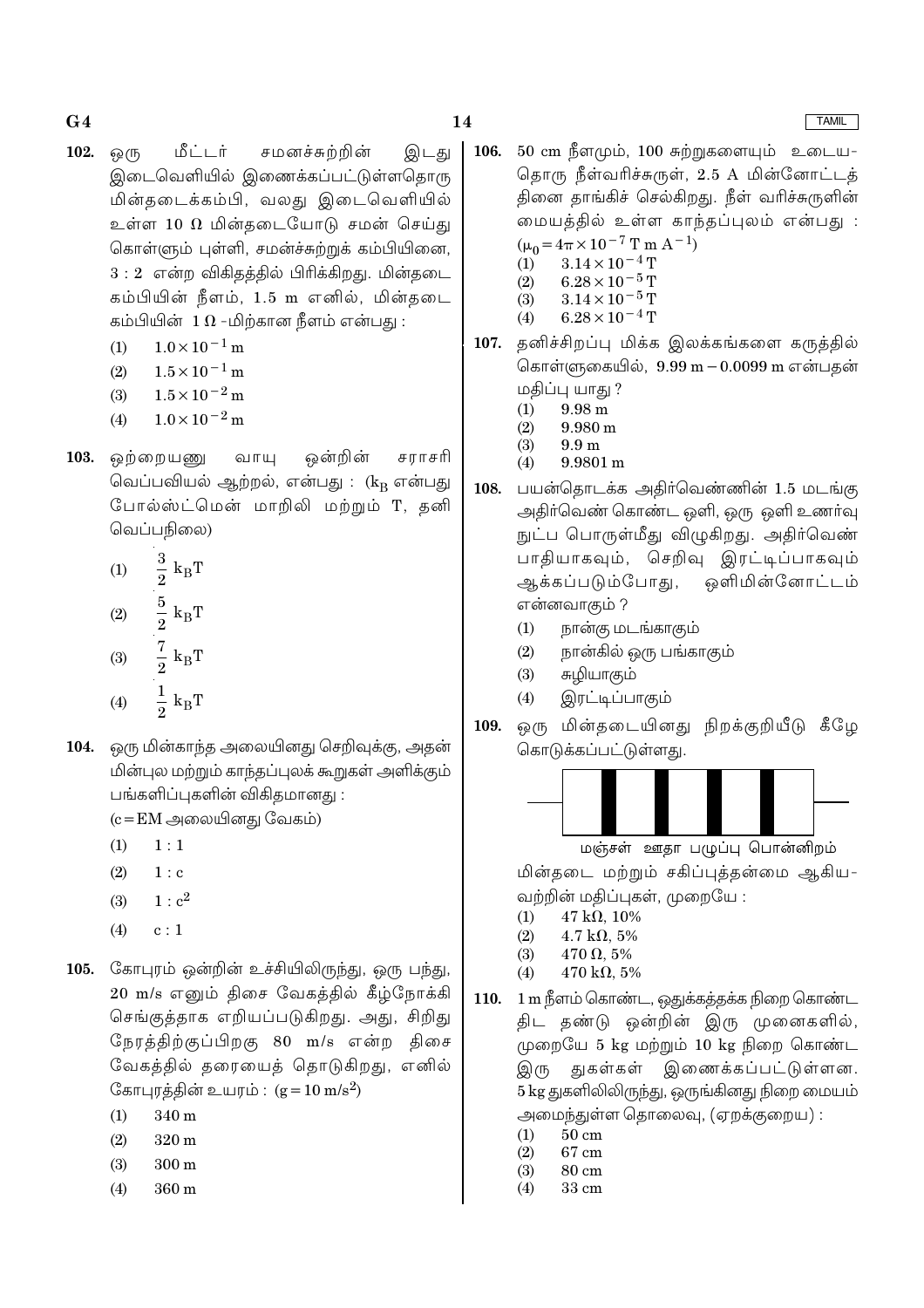- டிரான்சிஸ்டரது செயல்பாட்டிற்கு, பின்வரும் 111. கூற்றுகளில் எது **சரியானது** ?
	- அடிவாய், உமிழ்வாய் மற்றும் ஏற்பி  $(1)$ பகுதிகள் சமமான உருவளவினை பெற்றிருக்க வேண்டும்.
	- உமிழ்வாய் சந்தி மற்றும் ஏற்பி சந்தி  $(2)$ ஆகிய இரண்டும் முன்னோக்கு சார்பினை பெற்றிருக்கும்.
	- $(3)$ அடிவாய் பகுதி மிக மெல்லியதாகவும், மிகமான மாசுமட்டும் அமைய வேண்டும்.
	- $(4)$ அடிவாய், உமிழ்வாய் மற்றும் ஏற்பி பகுதிகள் சமமான மாசுப்பொருள் அடர்த்திகளோடு அமைய வேண்டும்.
- 112. மூலக்கூறு விட்டம், d மற்றும் எண் அடர்த்தி n கொண்ட வாயு ஒன்றின் சராசரி மோதலிடை தூரத்தினை இவ்வாறு வெளிப்படுத்த முடியும் :

(1) 
$$
\frac{1}{\sqrt{2} \text{ n} \pi d^2}
$$
  
(2) 
$$
\frac{1}{\sqrt{2} \text{ n}^2 \pi d^2}
$$
  
(3) 
$$
\frac{1}{\sqrt{2} \text{ n}^2 \pi^2 d^2}
$$

- $(4)$  $\sqrt{2}$  nπd
- 113. 249 kPa, அழுத்தம் மற்றும் 27°C வெப்ப-நிலையிலுள்ள வைறட்ரஜன் வாயுவினை, ஒரு உருளை கொண்டுள்ளது. அதன் அடர்த்தி என்பது :  $(R = 8.3 J \text{ mol}^{-1} \text{K}^{-1})$ 
	- $0.2 \text{ kg/m}^3$  $(1)$
	- $0.1 \text{ kg/m}^3$  $(2)$
	- $0.02 \text{ kg/m}^3$  $(3)$
	- $0.5 \text{ kg/m}^3$  $(4)$
- 114.  $3 \times 10^{-10}$  Vm<sup>-1</sup> மதிப்புடைய மின்புலத்தில்,  $7.5 \times 10^{-4}$  m s<sup>-1</sup> எனும் நகர்வு திசைவேக-முடைய ஒரு மின்னூட்டப்பட்ட துகள் பெறும் நகர்வு திறன்,  $m^2 V^{-1} s^{-1}$  என்ற அலகில் :
	- $2.5 \times 10^6$  $(1)$
	- $2.5 \times 10^{-6}$  $(2)$
	- $2.25 \times 10^{-15}$  $(3)$
	- $2.25 \times 10^{15}$  $(4)$
- 115. ககைவு என்பகன் பரிமாணங்கள் :
	- $[ML^2T-2]$  $(1)$
	- $[ML^0T^{-2}]$  $(2)$
	- $[ML^{-1}T^{-2}]$  $(3)$
	- $[MLT^{-2}]$  $(4)$
- நிலையாக பொருத்தப்பட்டுள்ள் தாங்கி 116. ஒன்றில், L நீளம் மற்றும் A, குறுக்குவெட்டு பரப்பு கொண்ட கம்பி ஒன்று தொங்கவிடப் பட்டுள்ளது. M எனும் நிறை, அதன் கட்டற்ற முனையிலிருந்து தொங்கவிடப்படும் போது, கம்பியின் நீளம்,  $L_1$  என்று மாறுகிறது எனில், யங்கின் குணகத்திற்கான கோவை என்பது :

$$
(1) \qquad \frac{Mg(L_1 - L)}{AL} \qquad \qquad
$$

$$
\begin{array}{cc}\n\text{(2)} & \text{AL}_1 \\
\text{(3)} & \frac{\text{MgL}}{\text{A(L}_1 - \text{L})}\n\end{array}
$$

$$
(4) \qquad \frac{\text{MgL}_1}{\text{AL}}
$$

- 117. ஒரே பொருளாலான, கிடார் ஒன்றின் A மற்றும் B ஆகிய இரு நரம்புகள் சிறிதளவு சுருதியில் வேறுபடுகின்றன மற்றும் அவை 6 Hz, அதிர்வெண் கொண்ட விம்மல்களை ஏற்படுக் துகின்றன. B -யில் உள்ள இமுவிசை சிறிதளவு குறைக்கப்படும் போது, விம்மல் அதிர்வெண் 7 Hz ஆக அதிகரிக்கிறது. A -யினகு அதிர்வெண், 530 Hz எனில், B -யினது தொடக்க அகிர்வெண் மகிப்பு என்பது :
	- $524\,\mathrm{Hz}$  $(1)$
	- $(2)$ 536 Hz 537 Hz  $(3)$
	- 523 Hz  $(4)$
- ஒரு நிறையில்லா கம்பியின் முனைகளில் 4 kg 118. மற்றும் 6 kg நிறை கொண்ட இரு பொருட்கள் கட்டப்பட்டுள்ளன. கம்பி கடந்துசெல்லும் இழுவை (pulley), உராய்வற்றது. (படத்தில் பொருந்த, ஒருங்கினது முடுக்கம் என்பது :

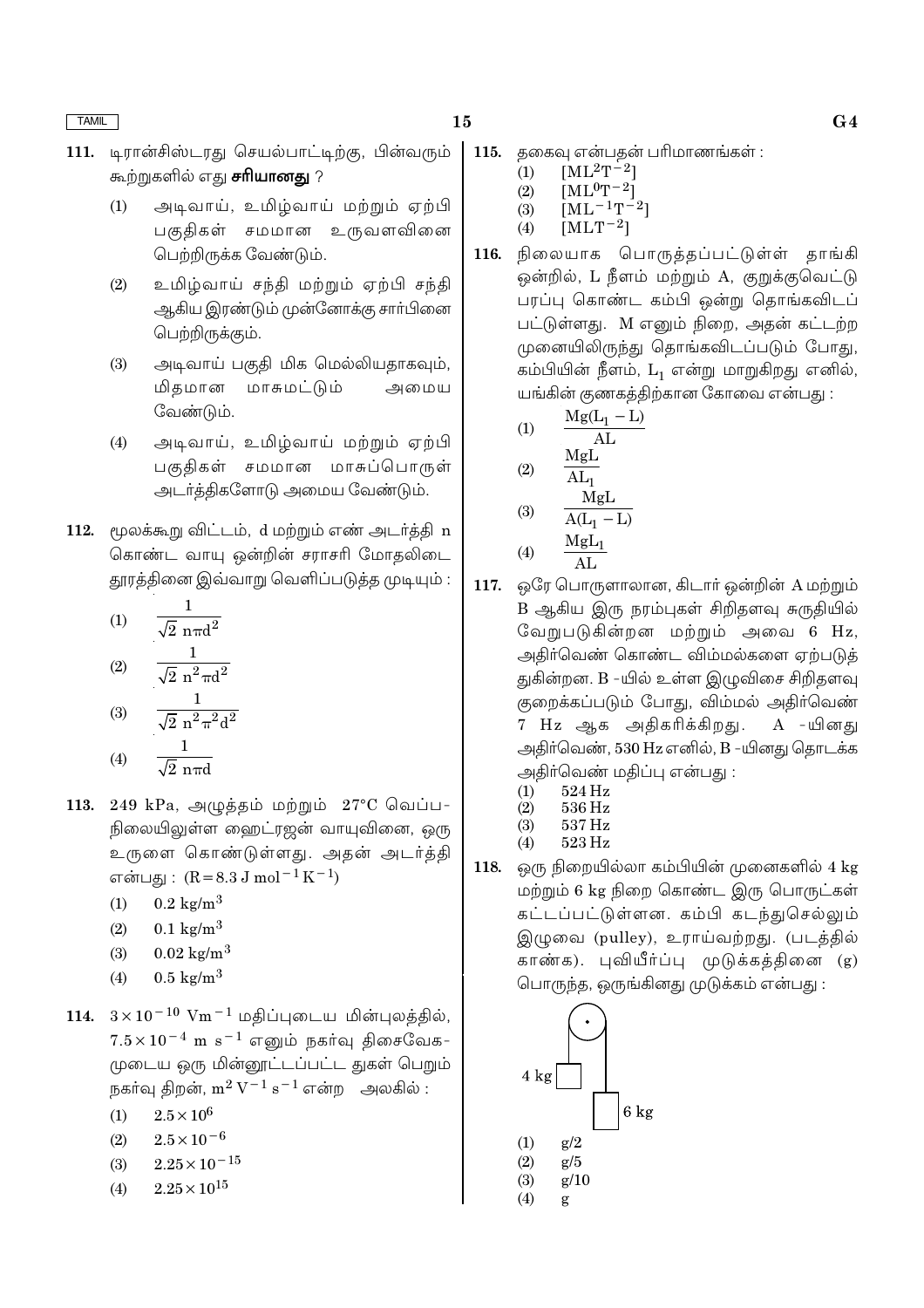- 16
- 119. காற்றினை ஊடகமாகப் பெற்றுள்ள ஓர் இணைதட்டு மின்தேக்கியினது, மின்தேக் குதிறன், 6 µF ஆகும். மின்கடத்தாப்பொருள் ஒன்றினை அறிமுகப்படுத்துவதால், அதன் மின்தேக்குதிறன், 30 µF என்று ஆகிறது. ஊடகத்தின் அனுமதிதிறனானது :

 $(\epsilon_0 = 8.85 \times 10^{-12} \text{ C}^2 \text{ N}^{-1} \text{ m}^{-2})$ 

- $1.77 \times 10^{-12}$  C<sup>2</sup> N<sup>-1</sup> m<sup>-2</sup>  $(1)$
- $0.44 \times 10^{-10}$  C<sup>2</sup> N<sup>-1</sup> m<sup>-2</sup>  $(2)$
- $5.00 C^2 N^{-1} m^{-2}$  $(3)$
- $0.44 \times 10^{-13}$  C<sup>2</sup> N<sup>-1</sup> m<sup>-2</sup>  $(4)$
- யங்கினது இரட்டைப் பிளவுச் சோதனையில், 120. ஓரியல்பு மூலங்களுக்கிடையிலான இடை வெளி பாதியாக்கப்பட்டு, ஓரியல்பு மூலங்களிலிருந்து திரையினது தொலை இரட்டிப்பாக்கப் படுகிறது எனில், பட்டைவரி அகலம் :
	- பாதியாகும்  $(1)$
	- நான்கு மடங்காகும்  $(2)$
	- $(3)$ நான்கில் ஒரு பங்காகும்
	- $(4)$ இரட்டிப்பாகும்
- $20\,\mathrm{W/cm^2}$  எனும் சராசரி பாய அடர்த்தி கொண்ட 121. ஒளி,  $20 \text{ cm}^2$  பரப்பளவு உடைய எதிரொளிப் பற்ற பரப்பின் மீது செங்குத்து வீழலில் விழுகிறது. 1 நிமிட கால இடைவெளியில், பரப்பால் ஏற்கப்பட்ட ஆற்றல் என்பது :
	- $12\times10^3$  J  $(1)$
	- $(2)$  $24 \times 10^3$  J
	- $(3)$  $48 \times 10^3$  J
	- $10 \times 10^3$  J  $(4)$
- 122. பின் வரும் வரைபடங்களில், தாமிரத்தின் மின்தடையெண் (p) வெப்பநிலை (T) -யோடு அடையும் வேறுபாட்டை உணர்த்துவது எது ?



- 123.  $r_1$  மற்றும்  $r_2(r_1 = 1.5 r_2)$  ஆரங்கள் கொண்ட இரு திண்ம தாமிர கோளங்களின் வெப்பநிலை-யினை, 1 K என்றளவில் உயர்த்துவதற்கு கேவைப்படும் வெப்பளவுகளின் ககவு என்பது :
	- $\frac{9}{4}$  $(1)$
	- $(2)$
	-
	- $\frac{3}{2}$   $\frac{5}{3}$  $(3)$
	- **27**  $(4)$
	-
- 124.  $2\overset{\wedge}{k}$ m என்ற ஆர வெக்டர் கொண்ட துகள் ஒன்றின் மீது, மூலத்தைப் பொருத்த  $3\hat{i}$  N என்றதொரு செயல்படும் விசை போதுள்ள திருப்புவிசையைக் காண்க.
	- $6\hat{i}$  N m  $(1)$
	- $-6i$  N m  $(2)$
	- $6k$  N m  $(3)$
	- $6\hat{i}$  N m  $(4)$
- $0.2~{\rm m}^3$  பருமன் கொண்டதொரு குறிப்பிட்ட 125. வெளிப்பகுதியில், எங்கும், 5 V மின்னமுத்தம் காணப்படுகிறது. இப்பகுதியில் அமைந்துள்ள மின்புலமகிப்பானது :
	- $0.5$  N/C  $(1)$
	- $1 N/C$  $(2)$
	- $5 N/C$  $(3)$
	- $(4)$ சுமி
- ஓர் இடைமுகத்திம் ப்ரூஸ்டர் கோணம்,  $i_h$ 126. அமையவேண்டிய மதிப்பு :
	- $30^{\circ} < i_h < 45^{\circ}$  $(1)$
	- $(2)$  $45^{\circ} < i_h < 90^{\circ}$
	- $(3)$  $i_h = 90^{\circ}$
	- $0^{\circ} < i_h < 30^{\circ}$  $(4)$
- 127. ஓர் p-n சந்தி டயோடினது இயக்கமில்லாப் பகுதியின் அகலம் அதிகரிப்பது என்பது இதனால் ஏற்படுகிறது :
	- பின்னோக்குச் சாா்பு மட்டும்  $(1)$
	- முன்னோக்குச் சாா்பு மற்றும் பின்னோக்குச்  $(2)$ சாா்பு ஆகிய இரண்டும்
	- $(3)$ முன்னோக்கு மின்னோட்ட அதிகரிப்பு
	- $(4)$ முன்னோக்குச் சார்பு மட்டும்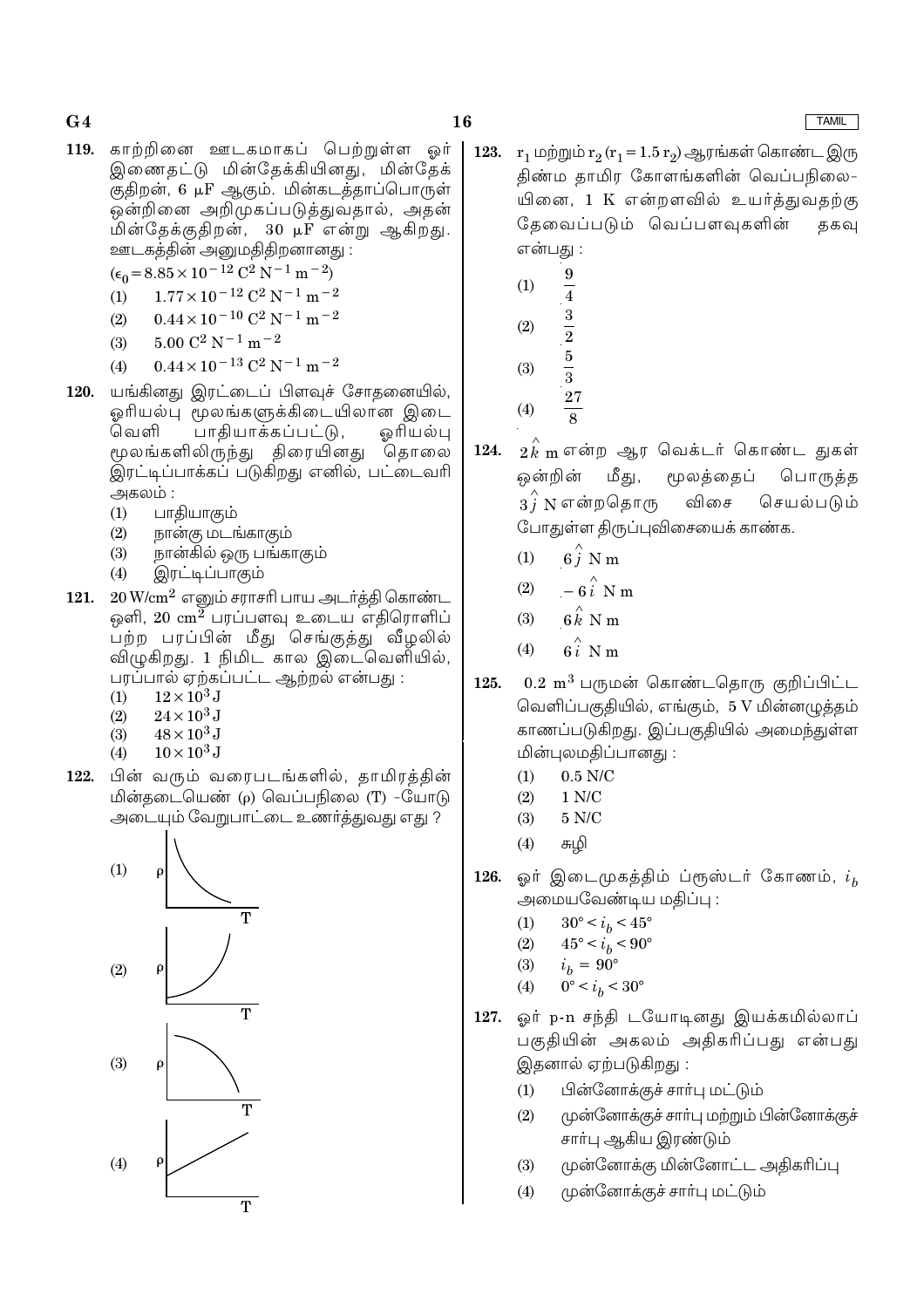சீராகப் பரப்பப்பட்டுள்ள  $3.2 \times 10^{-7}$  C எனும் 128. மின்சுமையினை, 10 cm ஆரம் கொண்டதொரு கோள வடிவு கடத்தி பெற்றுள்ளது. கோளத்தின் மையத்திலிருந்து, 15 cm தொலைவிலுள்ள ஒரு புள்ளியில் உள்ள மின்புலத்தின் எண் மதிப்பு

17

$$
u\pi g_J ? \left( \frac{1}{4\pi \epsilon_0} = 9 \times 10^9 \text{ N m}^2/\text{C}^2 \right)
$$
  
(1) 1.28 × 10<sup>5</sup> N/C  
(2) 1.28 × 10<sup>6</sup> N/C  
(3) 1.28 × 10<sup>7</sup> N/C  
(4) 1.28 × 10<sup>4</sup> N/C

- 129. DNA -வில் உள்ள பிணைப்பு ஒன்றினை முறிக்க தேவையான ஆற்றல்,  $10^{-20}$  J ஆகும்.  $\rm eV$ -யில் இதன் மதிப்பு, ஏறக்குறைய :
	- $0.6$  $(1)$
	- $(2)$ 0.06
	- $(3)$ 0.006
	- $(4)$ 6
- ஒரு 40 µF மின்தேக்கி, 200 V மற்றும் 50 Hz ac 130. மின் அளிப்பானோடு இணைக்கப்பட்டுள்ளது. மின்சுற்றிலுள்ள மின்னோட்டத்தினது rms மதிப்பு ஏறக்குறைய :
	- $(1)$  $2.05A$
	- $(2)$  $2.5A$
	- $(3)$ 25.1 A
	- $(4)$  $1.7A$
- 131. V வோல்ட் மின்னமுத்த வேறுபாட்டிற்கு இடையே, ஓர் எலக்டிரான் ஓய்விலிருந்து முடுக்கப்படுகிறது. எலக்டிரானது டீ-ப்ராக்லி அலை நீளம்,  $1.227 \times 10^{-2}$  nm எனில், மின்னழுத்த வேறுபாடு என்பது :
	- $10^2$  V  $(1)$
	- $10^3$  V  $(2)$
	- $10^4$  V  $(3)$
	- $(4)$  $10V$
- 132. சம கொள்ளளவு பெற்றுள்ள இரு உருளைகள் A மற்றும் B, ஒன்றோடொன்று ஓர் அடைப்பான் வழியாக இணைக்கப்பட்டுள்ளன. A, திட்ட வெப்பநிலை மற்றும் அழுத்தத்தில், நல்லியல்பு வாயு ஒன்றினைக் கொண்டுள்ளது. **B**. முழுவதுமாக காலியாக்கப்பட்டுள்ளது. அமைப்பு முழுவதும் வெப்பக்காப்பிடப் பட்டுள்ளது. அடைப்பான், விரைவாக கிறக்கப் படுகிறது. இந்த நிகழ்வு, இந்த வகையைச் சார்ந்தது:
	- வெப்ப மாற்றீடற்றது  $(1)$
	- $(2)$ மாறா பருமம்
	- $(3)$ மாறா அழுத்தம்
	- $(4)$ மாறா வெப்பநிலை

133. காட்டப்பட்டுள்ள வாதியல் மின்சுற்றிற்கான மெய் அட்டவணை என்பது :



- 134. எதிர்க்குறி வெப்ப மின்தடை எண் கொண்ட திண்மங்கள் என்பன :
	- மின்காப்புப் பொருட்கள் மட்டும்  $(1)$
	- குறைகடத்திகள் மட்டும்  $(2)$
	- மின்காப்புப் பொருட்கள் மற்றும் குறை- $(3)$ கடத்திகள்
	- உலோகங்கள்  $(4)$
- ஒரு தொடர் LCR மின்சுற்று, ஓர் ac மின்னமுத்த 135. மூலக்கோடு இணைக்கப் பட்டுள்ளது. மின்சுற்றிலிருந்து, L விலக்கப்படும் போது, மின்னோட்டம் மற்றும் மின்னழுத்தத் திற்கிடையிலான கட்டவேறுபாடு, <del>1 ஆ</del>கும். பதிலாக, C மின்சுற்றிலிருந்து இதற்கு மின்னோட்டம் மற்றும் விலக்கப்படின், மின்னழுத்தத்திற்கிடையிலான கட்ட வேறுபாடு,

மீண்டும்  $\frac{\pi}{3}$  என்றமைகிறது. மின்சுற்றினது திறன் காரணி என்பது :

- $(1)$  $0.5$
- $(2)$  $1.0$
- $(3)$  $-1.0$
- $(4)$ சுழி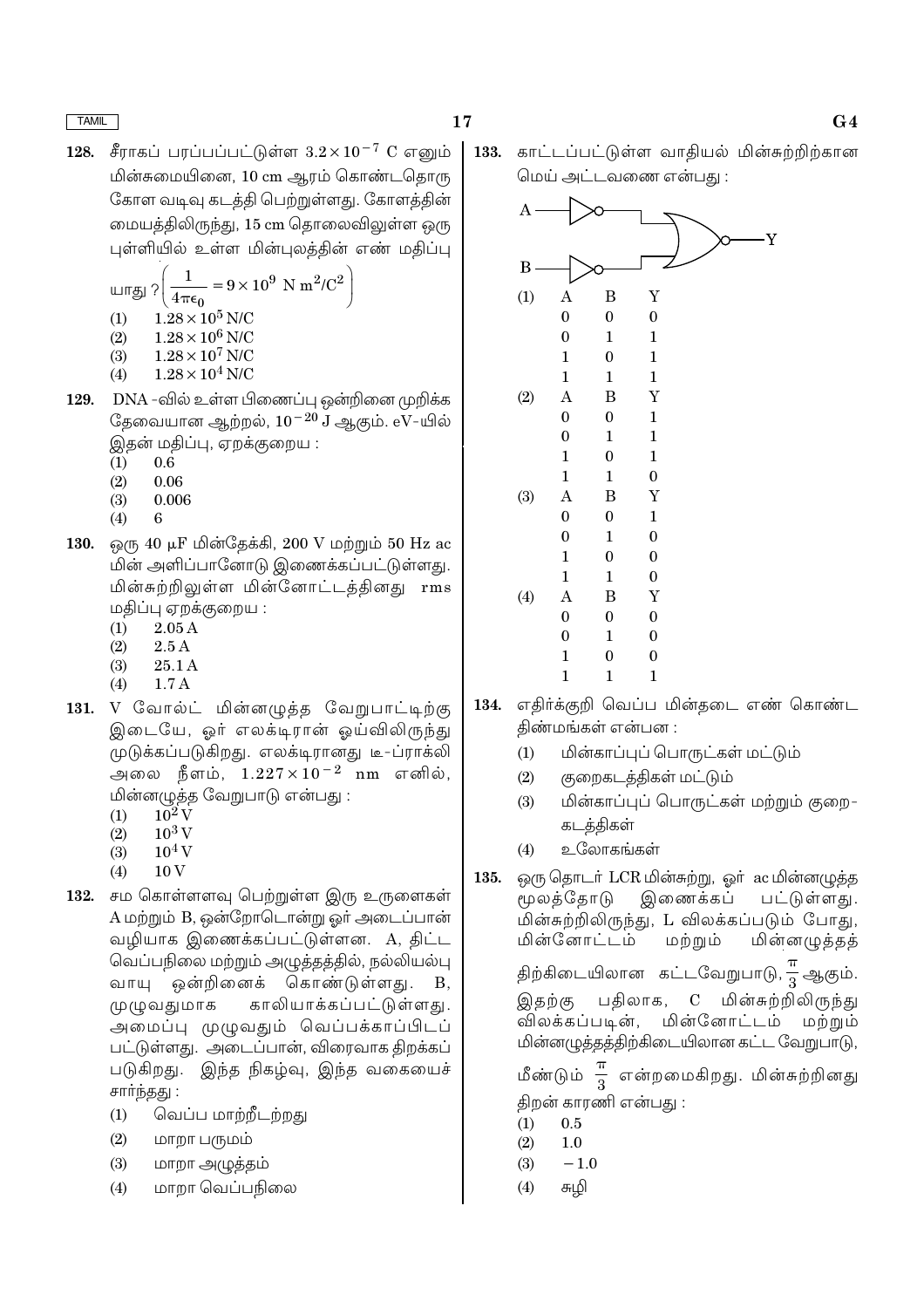- 18
- சுக்ரோசின் நீராற்பகுத்தல், கீழ்கண்ட வினையில் 136. கொடுக்கப்பட்டுள்ளது.

சுக்ரோஸ் + $H_2O \rightleftharpoons$ குளுகோஸ் + ப்ரக்டோஸ்  $300 \text{ K}$  -இல் சமநிலை மாறிலியானது (K<sub>c</sub>)  $2 \times 10^{13}$ எனில், அதே வெப்பநிலையில் Δ, α⊕ மதிப் பானது :

- $8.314 \text{ J} \text{ mol}^{-1} \text{K}^{-1} \times 300 \text{ K} \times \ln(2 \times 10^{13})$  $(1)$
- $8.314 \,\mathrm{J}$  mol<sup>-1</sup>K<sup>-1</sup>×300 K×ln(3×10<sup>13</sup>)  $(2)$
- $-8.314 \,\mathrm{J}$  mol<sup>-1</sup>K<sup>-1</sup>×300 K×ln(4×10<sup>13</sup>)  $(3)$
- $-8.314 \,\mathrm{J}$  mol<sup>-1</sup>K<sup>-1</sup>×300 K×ln(2×10<sup>13</sup>)  $(4)$
- 137. கீழ்கண்டவற்றுள் எந்த ஒன்று அதிகபட்ச எண்ணிக்கையிலான அணுக்களை கொண்டுள் ளது ?
	- 1 g  $Mg(s)$  [Mg -யின் அணுநிறை = 24]  $(1)$
	- 1 g  $O_2(g)$  [O -யின் அணுநிறை = 16]  $(2)$
	- 1 g Li(s) [Li -யின் அணுநிறை = 7]  $(3)$
	- 1 g Ag(s)  $[Ag \mu\hat{\sigma}\hat{\sigma}] = 108$  $(4)$
- 138. கீழ்கண்டவற்றில் கார்பன்மோனாக்சைடு குறித்து எது **சரியற்றது** ?
	- $(1)$ அது இரத்தத்தில் ஆக்சிஜன் கடத்தும் திறனை குறைக்கின்றது.
	- கார்பாக்ஸி ஹீமோகுளோபின் (ஹீமோ- $(2)$ குளோபின் CO உடன் இணைந்த அமைப்பு) ஆக்ஸி ஹீமோகுளோபினைக் காட்டிலும் குறைந்த நிலைப்புத்தன்மை கொண்டது
	- முழுமையடையாத எரிதலினால் உற்பத்  $(3)$ தியாகின்றது
	- $(4)$ அது கார்பாக்ஸி ஹீமோகுளோபினை உருவாக்கும்
- 139.  $Cr^{2+}$  அயனியின் கணக்கிடப்பட்ட சுழற்சி காந்ததிருப்புத்திறனானது:
	- $(1)$ 4.90 BM
	- $(2)$ 5.92 BM
	- $(3)$ 2.84 BM
	- 3.87 BM  $(4)$
- 140. கீழ்கண்டவற்றுள் எந்த ஒன்று இயற்கை பலபடி?
	- $(1)$ பாலி (ப்யூட்டாடையீன்-ஸ்டைரீன்)
	- $(2)$ பாலி ப்யூட்டாடையீன்
	- பாலி (ப்யூட்டாடையீன்-அக்ரைலோ- $(3)$ நைட்ரைல்)
	- *சிஸ்* -1,4- பாலிஐசோபீரின்  $(4)$
- 141. கீழ்கண்டவற்றில் எந்த ஒன்று கார அமினோ அமிலம் ஆகும் ?
	- $(1)$ அலனைன்
	- $(2)$ டைரோசின்
	- $(3)$ லைசின்
	- சிரைன்  $(4)$
- ஒரு சிலின்டரில் N<sub>2</sub> மற்றும் Ar வாயுக்கள் 142. கொண்ட ஒரு கலவை உள்ளது. அதில் 7 g  $N_2$ மற்றும் 8 g Ar உள்ளது. சிலின்டரில் உள்ள வாயு கலைவயின் மொத்த அழுத்தம் 27 bar எனில்,  $N_2$ -வின் பகுதி அழுத்தம்:

[N = 14, Ar = 40 (g mol<sup>-1</sup> -ல்) : அணுநிறைகளை பயன்படுத்துக]

- $12<sub>bar</sub>$  $(1)$
- $(2)$  $15<sub>bar</sub>$
- $(3)$ 18 bar
- $(4)$ 9<sub>bar</sub>
- தாள்/காகித வண்ணப்பிரிகை எதற்கான 143. எடுத்துக்காட்டு ?
	- பங்கீடு வண்ணப் பிரிகை  $(1)$
	- மெல்லிய அடுக்கு வண்ணப் பிரிகை  $(2)$
	- $(3)$ பத்தி வண்ணப் பிரிகை
	- பரப்புக் கவர்ச்சி வண்ணப் பிரிகை  $(4)$
- 144.  $2Cl(g) \rightarrow Cl_2(g)$  வினையில், சரியான விடையானது :
	- $\Delta_r H > 0$  மற்றும்  $\Delta_r S < 0$  $(1)$
	- $(2)$  $\Delta_r H < 0$  மற்றும்  $\Delta_r S > 0$
	- $\Delta_r H \leq 0$  மற்றும்  $\Delta_r S \leq 0$  $(3)$
	- $\Delta_r H > 0$  மற்றும்  $\Delta_r S > 0$  $(4)$
- யூரியா நீருடன் வினைபுரிந்து **A** -வை 145. தருகின்றது, அது சிதைவடைந்து **B** -யை தரும். **B** -யை ஆழ்ந்த நீலம் நிறமுடைய  $Cu^{2+}$  (aq) கரைசலினுள் செலுத்தும் போது C -யை கீழ்கண்டவற்றுள் தருகின்றது.  $\mathbf{C}$  – யின் வாய்பாடு என்ன ?
	- $[Cu(NH_3)_4]^{2+}$  $(1)$
	- $(2)$  $Cu(OH)<sub>2</sub>$
	- $(3)$  $CuCO<sub>3</sub>·Cu(OH)<sub>2</sub>$
	- $CuSO<sub>4</sub>$  $(4)$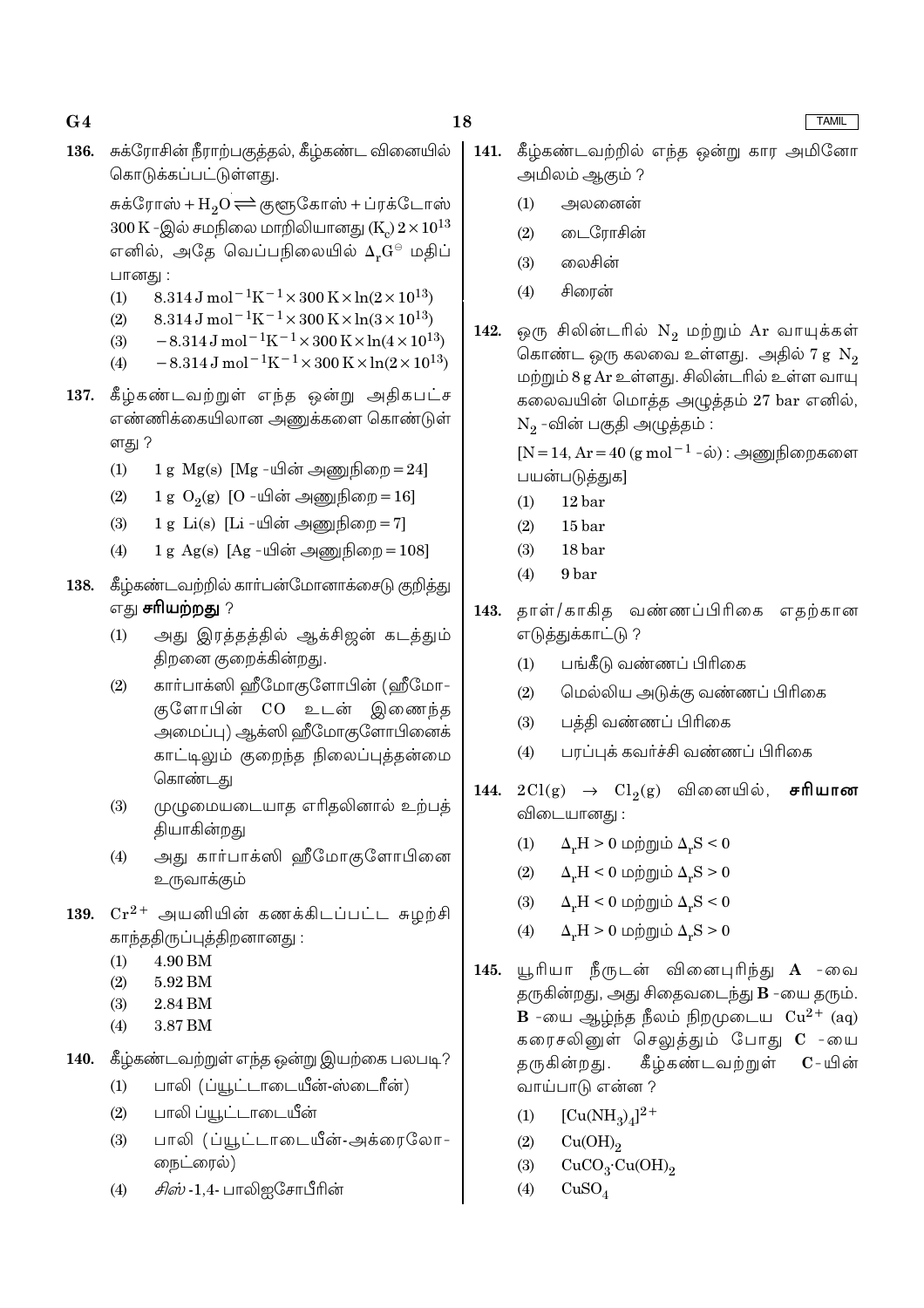- பிளாட்டினம் (Pt) மின் முனையை பயன்படுத்தி  $146.$ நீா்த்த சல்பூரிக் அமிலத்தை மின்னாற்ற பகுக்கும் நேர்மின்முனையில் கிடைக்கும் போகுட், விளைபொருள் :
	- ஆக்ஸிஜன் வாயு  $(1)$
	- $H<sub>2</sub>S$  வாயு  $(2)$
	- $SO_2$  வாயு  $(3)$
	- ஹைட்ரஜன் வாயு  $(4)$
- 147. பொருள் மைய கனச்சதுர (bcc) அமைப்புடைய ஒரு தனிமத்தின் கூடுவிளிம்பின் மதிப்பு 288 pm எனில், அதன் அணு ஆரமானது :

(1) 
$$
\frac{\sqrt{2}}{4} \times 288 \text{ pm}
$$
  
(2) 
$$
\frac{4}{\sqrt{3}} \times 288 \text{ pm}
$$
  
(3) 
$$
\frac{4}{\sqrt{2}} \times 288 \text{ pm}
$$
  
(4) 
$$
\frac{\sqrt{3}}{4} \times 288 \text{ pm}
$$

- ஒரு வினையின் வினைபடு பொருள்களின் 148. செறிவு அதிகரிப்பதனால் கீழ்கண்ட எது மாறுபடும் ?
	- வினை வெப்பம்  $(1)$
	- பயன் தொடக்க ஆற்றல்/குறைந்த பட்ச  $(2)$ இயக்க ஆற்றல்
	- மோதல் அதிர்வெண்  $(3)$
	- கிளர்வுகொள் ஆற்றல்  $(4)$
- 149. உர்ட்ஸ் வினையில் கீழ்கண்ட எந்த ஆல்கேன்-ஐ பெருமளவில் தயாரிக்க இயலாது ?
	- $(1)$ 2,3-டைமெத்தில் ப்யூட்டேன்
	- $(2)$ n-ஹெப்டேன்
	- n-ப்யூட்டேன்  $(3)$
	- n-வெறக்சேன்  $(4)$
- 19
	- சரியற்ற கூற்றை கண்டறியவும். 150.
		- இடைநிலை உலோகங்களும் மற்றும்  $(1)$ சேர்மங்களும் அகன் பல்வேறு ஆக்ஸிஜனேற்ற நிலைகளை பெற்றி-ருக்கும் திறன் வாய்ந்ததாலும் மற்றும் அணைவுகளை உருவாக்குவதாலும் அவை சிறந்த் வினையூக்கி பண்பை பெற்றுள்ளன.
		- உலோகங்களின் படிக கூட்டில் சிறு  $(2)$ அணுக்களான H, C அல்லது N உள்ளிளுக்கப்பட்டு உருவாக்கப்படு-வதே இடையூட்டுச் சோ்மங்களாகும்.
		- $CrO_4^{2-}$  மற்றும்  $Cr_2O_7^{2-}$ -இல் குரோமியத்  $(3)$ தின் ஆக்ஸிஜனேற்ற நிலைகள் ஒத்த-தாக இருக்காது.
		- நீரில்  $\rm Fe^{2+}(d^6)$  -யை காட்டிலும்  $\rm Cr^{2+}(d^4)$  $(4)$ ஒரு வலிமை மிகு ஒடுக்கும் காரணி-யாகும்.
	- 151. கீழ்கண்டவற்றுள் நேர் அயனி அழுக்குநீக்கி எது ?
		- சோடியம்ஸ்டீரேட்  $(1)$
		- சீடைல்ட்ரைமெத்தில் அம்மோனியம்  $(2)$ புரோமைடு
		- சோடியம் டோடெக்கைல் பென்சீன்  $(3)$ சல்போனேட்
		- $(4)$ சோடியம் லாரைல் சல்பேட்
	- 152. ஒரு மூவிணைய பியூடைல் கார்பன் நேர் அயனி, ஒரு ஈரிணைய பியூடைல் கார்பன் நேர் அயனியைவிட அதிக நிலைப்புத்தன்மையை கொண்டிருப்பதற்கு கீழ்கண்டவற்றுள் எது, காரணமாகிறது ?
		- $-CH<sub>3</sub>$ தொகுதிகளின் +R விளைவு  $(1)$
		- CH<sub>3</sub> தொகுதிகளின் R விளைவு  $(2)$
		- பிணைப்பில்லா உடனிசைவு/குறை  $(3)$ பிணைப்பு
		- $(4)$  $-CH_3$  தொகுதிகளின் – I விளைவு
	- 153. அணைவச் சேர்மங்கள் உருவாவதில் ஈனிகளின் புல வலிமையின் **சரியான** ஏறு வரிசை கீழ்கண்டவற்றில் எது ?
		- $SCN^- < F^- < CN^- < C_2O_4^{2-}$  $(1)$
		- $F^-$  < SCN<sup>-</sup> < C<sub>2</sub>O<sub>4</sub><sup>2-</sup> < CN<sup>-</sup>  $(2)$
		- $CN^{-} < C_2O_4^{2-} < SCN^{-} < F^{-}$  $(3)$
		- $SCN^- < F^- < C_2O_4^{2-} < CN^ (4)$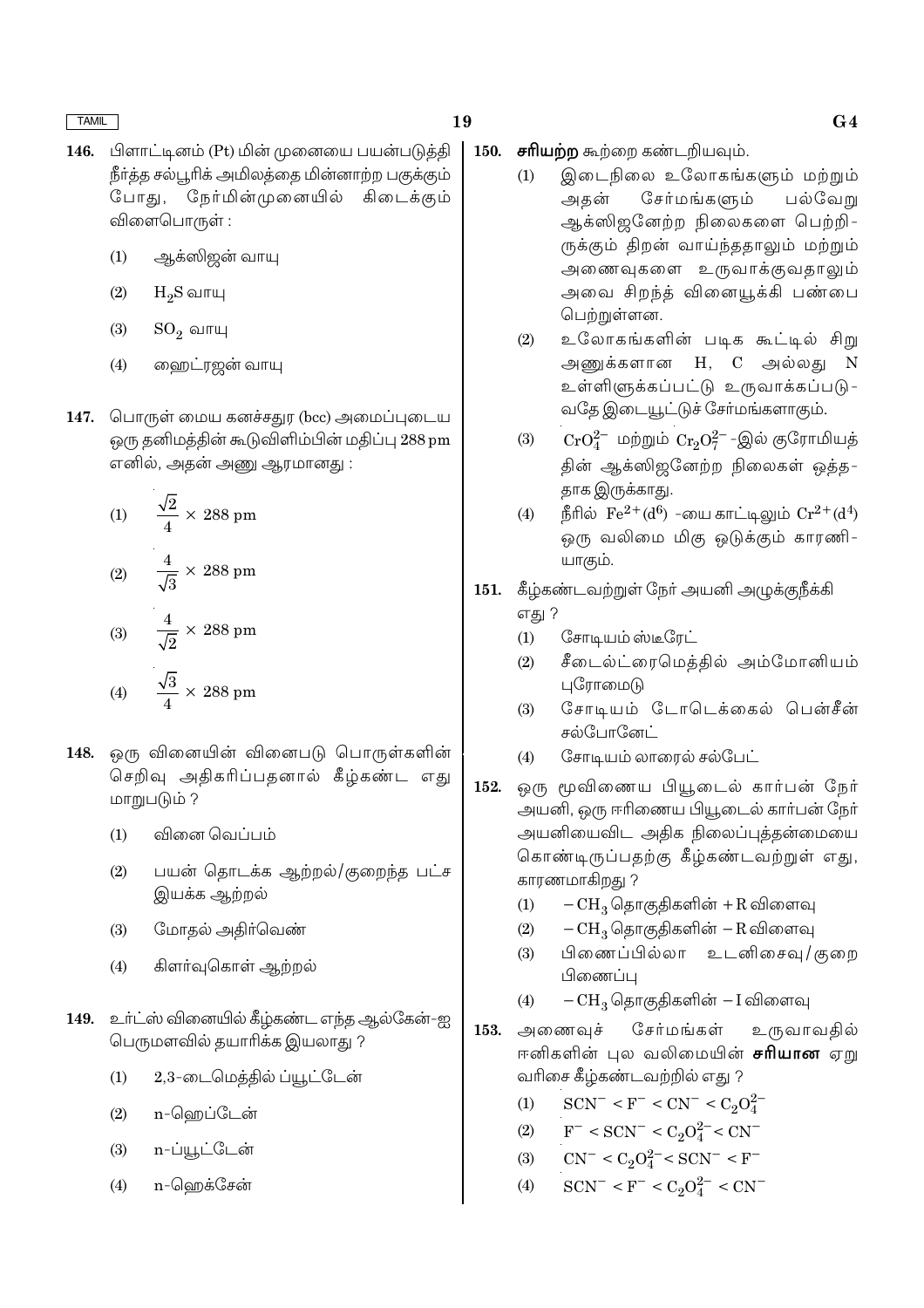|      |                            | - 7 <sup></sup> - 7 <del></del><br>கொண்டுள்ளது. |             | ر ج  ر ح ر ج ر ج - ر ح  = = - <b></b> .     |      |            | $(\text{Ca} = 601 \rightarrow 9000)$ pl60) $\mu = 40$ g mor $\mu$ |       |                     |
|------|----------------------------|-------------------------------------------------|-------------|---------------------------------------------|------|------------|-------------------------------------------------------------------|-------|---------------------|
|      | (2)                        |                                                 |             | வான் -ஆர்க்கல் முறையில் நிக்கல் ஆவி         |      | (1)<br>(2) | $\sqrt{2}$<br>$\sqrt{3}$                                          |       |                     |
|      |                            |                                                 |             | அழுத்த தூய்மையாக்கல் செய்யப்                |      | (3)        | $\overline{4}$                                                    |       |                     |
|      |                            | படுகிறது.                                       |             |                                             |      | (4)        | $\mathbf{1}$                                                      |       |                     |
|      | (3)                        |                                                 |             | தேனிரும்பு பல்வேறு அமைப்புகளாக              | 159. |            | 2-புரோமோ பென்டேன் நீக்கவினையி                                     |       |                     |
|      |                            | வாா்ப்பு செய்யப்படுகிறது.                       |             |                                             |      |            | ஈடுபட்டு பென்ட்-2-ஈன் உருவாகும் போ                                |       |                     |
|      | (4)                        |                                                 |             | 4% கார்பன் உடைய மெல்லிரும்பு                |      |            | நிகழும் வினை எது ?                                                |       |                     |
|      |                            | தூய்மையற்றது.                                   |             |                                             |      | (a)        | β-நீக்க வினை                                                      |       |                     |
| 155. |                            |                                                 |             | கீழ்கண்ட மூலக்கூறுகளின் தொகுப்பில் எது      |      | (b)        | செயிட்செவ் விதியை பின்பற்றுகிறது                                  |       |                     |
|      |                            |                                                 |             | பூஜ்ய இருமுனை திருப்புத்திறனை கொண்டுள்      |      | (c)        | ஹைட்ரஜன் ஹாலஜன் நீக்கவினை                                         |       |                     |
|      | ளது ?                      |                                                 |             |                                             |      | (d)        | நீா் நீக்க வினை                                                   |       |                     |
|      | (1)                        |                                                 |             | போரான் ட்ரை புளூரைடு, ஹைட்ரஜன்              |      | (1)        | (a), (c), (d)                                                     |       |                     |
|      |                            |                                                 |             | புளூரைடு, கார்பன் டை ஆக்சைடு,               |      | (2)        | (b), (c), (d)                                                     |       |                     |
|      |                            | $1,3$ -டை குளோரோ பென்சீன்                       |             |                                             |      | (3)        | (a), (b), (d)                                                     |       |                     |
|      | (2)                        |                                                 |             | நைட்ரஜன் ட்ரை புளூரைடு, பெரிலியம்           |      | (4)        | (a), (b), (c)                                                     |       |                     |
|      |                            |                                                 |             | டை புளூரைடு, நீர், 1,3-டை குளோரோ            | 160. |            | கீழ்கண்டவற்றிலிருந்து <b>சரியான</b> கூற்றுகன                      |       |                     |
|      |                            | பென்சீன்                                        |             |                                             |      |            | கண்டறியவும்.                                                      |       |                     |
|      | (3)                        |                                                 |             | போரான் ட்ரை புளூரைடு, பெரிலியம் டை          |      | (a)        | ஐஸ்கிரீம் மற்றும் உறைந்த உணவிற்                                   |       |                     |
|      |                            |                                                 |             | புளூரைடு, கார்பன் டை ஆக்சைடு,               |      |            | $CO2(g)$ குளிரூட்டியாக பயன்படுகிறது.                              |       |                     |
|      |                            | 1,4-டை குளோரோ பென்சீன்                          |             |                                             |      | (b)        | $C_{60}$ அமைப்பானது பன்னிரெண்டு ஆ                                 |       |                     |
|      | (4)                        |                                                 |             | அம்மோனியா, பெரிலியம்டை புளூரைடு,            |      |            | கார்பன் கொண்ட வளையத்தைய                                           |       |                     |
|      |                            | நீர், 1,4-டை குளோரோ பென்சீன்                    |             |                                             |      |            | மற்றும் இருபது ஐந்து கார்பன் கொண்                                 |       |                     |
| 156. |                            |                                                 |             | கீழ்கண்டவற்றை பொருத்தி <b>சாியான</b> விடையை |      |            | வளையத்தையும் கொண்டது.                                             |       |                     |
|      |                            | கண்டறியவும்.                                    |             |                                             |      | (c)        | ZSM-5, ஜீயோலைட்டின் ஒரு வன                                        |       |                     |
|      | (a)                        | $CO(g) + H2(g)$                                 | (i)         | $Mg(HCO3)2 +$                               |      |            | ஆல்கஹால்களை பெட்ரோலாக மாற்                                        |       |                     |
|      |                            |                                                 |             | Ca(HCO <sub>3</sub> ) <sub>2</sub>          |      |            | வதற்கு பயன்படுகிறது.                                              |       |                     |
|      | (b)                        | தற்காலிக கடின                                   | (ii)        | ஒரு எலக்ட்ரான்                              |      | (d)        | நிறமற்ற<br>CO                                                     |       | மற்றும்<br>மணம      |
|      |                            | நீர்                                            |             | குறை                                        |      |            | வாயுவாகும்.                                                       |       |                     |
|      |                            |                                                 |             | ஹைட்ரைடு                                    |      | (1)        | (a) மற்றும் (c) மட்டும்                                           |       |                     |
|      | $\left( \mathrm{c}\right)$ | $B_2H_6$                                        | (iii)       | தொகுப்பு வாயு                               |      | (2)        | (b) மற்றும் (c) மட்டும்                                           |       |                     |
|      | (d)                        | $H_2O_2$                                        | (iv)        | தளமற்ற                                      |      | (3)        | (c) மற்றும் (d) மட்டும்                                           |       |                     |
|      |                            |                                                 |             | அமைப்பு                                     |      | (4)        | $(a)$ , $(b)$ மற்றும் $(c)$ மட்டும்                               |       |                     |
|      |                            | (b)<br>(a)<br>(c)<br>(iii)<br>(ii)              | (d)         |                                             | 161. |            | சரியாக <b>பொருந்தாதவற்றை</b> கண்டறியவும்.                         |       |                     |
|      | (1)<br>(2)                 | (i)<br>(iii)<br>(iv)<br>(ii)                    | (iv)<br>(i) |                                             |      |            | பெயர்                                                             |       | IUPAC அதிகார-       |
|      | (3)                        | (iii)<br>(ii)<br>(i)                            | (iv)        |                                             |      |            |                                                                   |       | பூர்வமான பெயர்      |
|      | (4)                        | (iii)<br>(ii)<br>(i)                            | (iv)        |                                             |      | (a)        | Unnilunium                                                        | (i)   | மெண்டலீவிய          |
| 157. |                            |                                                 |             | 175 Lu உள்ள புரோட்டான்கள், நியூட்ரான்கள்    |      | (b)        | Unniltrium                                                        | (ii)  | லாரான்சியம்         |
|      | மற்றும்                    | எலக்ட்ரான்களின்                                 |             | எண்ணிக்கை                                   |      | (c)        | Unnilhexium                                                       | (iii) | <b>ஸீ</b> போா்ஜியம் |
|      |                            | முறையே :                                        |             |                                             |      |            | Unununnium                                                        |       | டார்ம்ஸ்டாட் -      |
|      | (1)                        | 104, 71 மற்றும் 71                              |             |                                             |      | (d)        |                                                                   | (iv)  |                     |
|      | (2)                        | $71, 71$ மற்றும் $104$                          |             |                                             |      | (1)        | $(b)$ , $(ii)$                                                    |       | டியம்               |
|      | (3)                        | 175, 104 மற்றும் 71                             |             |                                             |      | (2)        | $(c)$ , $(iii)$                                                   |       |                     |
|      |                            |                                                 |             |                                             |      | (3)        | $(d)$ , $(iv)$                                                    |       |                     |
|      | (4)                        | 71, 104 மற்றும் 71                              |             |                                             |      | (4)        | (a), (i)                                                          |       |                     |

20

# 154. கீழ்கண்டவற்றுள் சரியான கூற்றை தேர்ந்தெடுக் கவும்.

- $CO<sub>2</sub>$  வெளிவருவதால் கொப்பளக்  $(1)$ 
	- காப்பரானது கொப்பளத்தேற்றத்தை

**TAMIL** 

- உருகிய  $CaCl<sub>2</sub>$  -வில் இருந்து  $20$  g கால்சியம் 158. உற்பத்தி செய்வதற்கு தேவைப்படும் பாரடேக்களின் (F) எண்ணிக்கை :  $(C_A - \pi \supseteq \text{mm} \text{ from } = 40 \text{ g mol}^{-1})$ 
	-
- ள் நீக்கவினையில் உருவாகும் போது
	- ப பின்பற்றுகிறது
	- ன் நீக்கவினை
- **ரியான** கூற்றுகளை
	- \_றைந்த உணவிற்<mark>கு</mark> க பயன்படுகிறது.
	- பன்னிரெண்டு ஆறு வளையத்தையும் து கார்பன் கொண்ட .<br>ரண்டது.
	- ட்டின் ஒரு வகை, பட்ரோலாக மாற்று-)து.
	- ) ற்று ம் மணமற்ற
	-
	-
	-
	- டும்

# **றை** கண்டறியவும்.

| ım  | (i)   | மென்டலீவியல்   |
|-----|-------|----------------|
| m   | (ii)  | லாரான்சியம்    |
| um  | (iii) | ஸீபோா்ஜியம்    |
| ium | (iv)  | டார்ம்ஸ்டாட் - |
|     |       | டியம்          |
|     |       |                |
|     |       |                |

# $G<sub>4</sub>$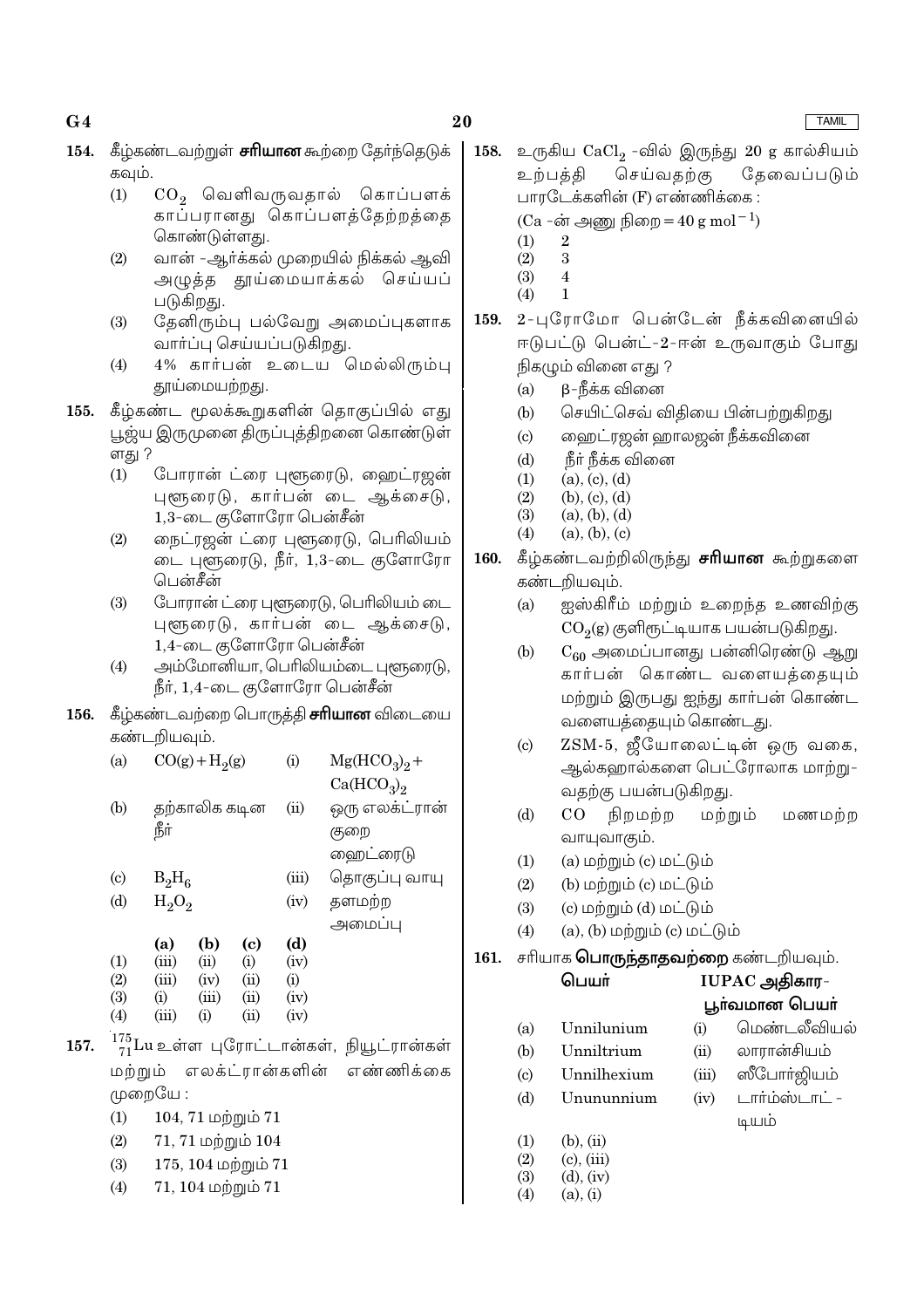- 21
- பென்சீனின் உறைநிலைக் காம்வு மாறிலியின் 162.  $(K_f)$  மதிப்பு 5.12 K kg mol<sup>-1</sup>. மின்பகுளி அல்லாத கரைபொருளை கொண்ட 0.078 m மோலாலிட்டி பென்சீன் கரைசலின் உறைநிலைத் தாழ்வு மாறிலி :
	- (இரண்டு தசம புள்ளி வரை முழுமையாக்கவும்)
	- $0.80K$  $(1)$
	- $0.40K$  $(2)$
	- $(3)$  $0.60K$
	- $0.20K$  $(4)$
- 163. கீழ்கண்ட் வினையில் கார்பனின் ஆக்சி-ஜனேற்ற எண்ணில் ஏற்படும் மாற்றம் என்ன ?  $\mathrm{CH}_4(g) + 4\mathrm{Cl}_2(g) \rightarrow \mathrm{CCl}_4(l) + 4\mathrm{HCl}(g)$ 
	- $(1)$  $0 \bigcirc \hat{\otimes} \hat{\otimes} (\overline{\mathfrak{n}})$ ந்து +4
	- $(2)$  $-4$  இல் இருந்து  $+4$
	- $0$  இல் இருந்து $-4$  $(3)$
	- $+4$  இல் இருந்து  $+4$  $(4)$
- ஒரு முதல் வகை வினையின் வினைவேக 164. மாறிலி  $4.606 \times 10^{-3}$  s<sup>-1</sup> ஆகும்.  $2.0$  g வினைபடு பொருள் 0.2 g ஆக குறைவதற்கு தேவைப் படும் நேரம்:
	- $(1)$  $200 s$
	- $(2)$  $500 s$
	- $(3)$  $1000 s$
	- $100 s$  $(4)$
- 165. ரௌலட் விதியிலிருந்து நோ்விலக்கம் காண்பிக் கும் கலவையானது :
	- பென்சீன் + டொலுவீன்  $(1)$
	- அசிட்டோன் + குளோரோபார்ம்  $(2)$
	- குளோரோ ஈத்தேன் + புரோமோ ஈத்தேன்  $(3)$
	- $(4)$ எத்தனால் + அசிட்டோன்
- 166. கீழ்கண்ட சல்பரின் அமில ஆக்சைடுகளில் எவை  $-0-0-$  பிணைப்பை கொண்டுள்ளது ?
	- $H_2SO_4$ , சல்பூரிக் அமிலம்  $(1)$
	- $H_2S_2O_8$ , பெர்ஆக்சோடை சல்பூரிக்  $(2)$ அமிலம்
	- $H_2S_2O_7$ , டைரோ சல்பூரிக் அமிலம்  $(3)$
	- $(4)$  $H_2SO_3$ , சல்பூரஸ் அமிலம்
- $167.$   $\frac{1}{2}$ கரைசலின் எந்த பண்பினை நிர்ணயிப்பதற்கு ஜீட்டாதிறன் அளவீடு பயன் படுகின்றது ?
	- கரைகிறன்  $(1)$
	- கூழ்மத்துகள்களின் நிலைப்புத்தன்மை  $(2)$
	- கூழ்மத்துகள்களின் உருவ அளவு  $(3)$
	- பாகுத் தன்மை  $(4)$
- சுக்ரோஸை நீரால் பகுக்கால் கிடைப்பது : 168.
	- $\alpha$ -D-குளூகோஸ் + β-D-குளூகோஸ்  $(1)$
	- $\alpha$ -D-குளுகோஸ் + β-D-ப்ரக்டோஸ்  $(2)$
	- $\alpha$ -D-ப்ரக்டோஸ் +  $\beta$ -D-ப்ரக்டோஸ்  $(3)$
	- $(4)$  $\beta$ -D-குளூகோஸ் +α-D-ப்ரக்டோஸ்
- 169. 0.1 M NaOH இல் Ni $(OH)_{2}$  -வின் கரைதிறனை கண்டறியவும். கொடுக்கப்பட்டுள்ள Ni(OH), -வின் அயனிப் பெருக்கமானது  $2 \times 10^{-15}$ .
	- $2 \times 10^{-8}$  M  $(1)$
	- $(2)$  $1 \times 10^{-13}$  M
	- $1\times10^8\,\rm M$  $(3)$
	- $2 \times 10^{-13}$  M  $(4)$
- வெப்பம் மாறா நிபந்தனையின் கீழ், ஒரு 170. நல்லியல்பு வாயு வெற்றிட விரிவாக்கம் அடைவதற்குரிய சரியான தெரிவானது:
	- $(1)$  $q = 0$ ,  $\Delta T < 0$  மற்றும் w > 0
	- $q < 0$ ,  $\Delta T = 0$  மற்றும்  $w = 0$  $(2)$
	- $(3)$  $q > 0$ ,  $\Delta T > 0$  மற்றும் w > 0
	- $q = 0$ ,  $\Delta T = 0$  மற்றும்  $w = 0$  $(4)$
- 171. கீழ்கண்ட அமீனில் எவை கார்பலமைன் சோதனையை தருகின்றது ?



### $G<sub>4</sub>$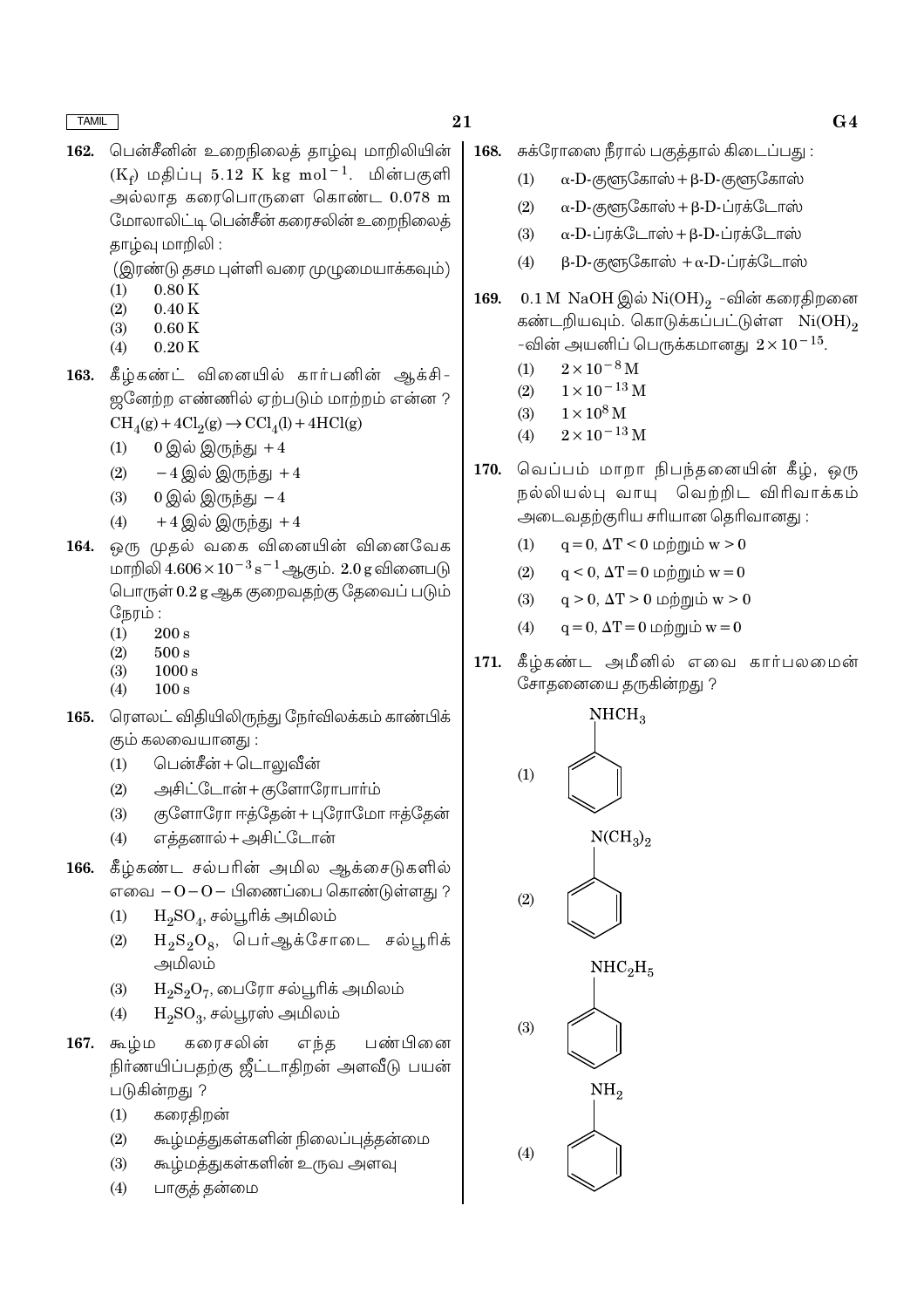172. கீழ்கண்ட வினைத் தொடரில் உருவாகும் சேர்மம்  $X$  -யை கண்டறியவும்.



- 173. நீர்த்த NaOH முன்னிலையில் பென்சால்-டி ஹை டு மற்றும் அசிட்டோபீனோன் இடையிலான வினை எவ்வாறு அழைக் கப்படுகின்றது ?
	- கானிசரோ வினை  $(1)$
	- குறுக்க கானிசரோ வினை  $(2)$
	- குறுக்க ஆல்டால் குறுக்கம்  $(3)$
	- ஆல்டால் குறுக்கம்  $(4)$
- 174. எந்த ஒரு மூலக்கூறு உருவாகாது என்பதனை கண்டறியவும்.
	- $(1)$  $Li<sub>2</sub>$
	- $(2)$  $C_2$
	- $(3)$  $O<sub>2</sub>$
	- $(4)$  $He<sub>2</sub>$

175. ஒரு ஆல்கீன் ஓசசோனேற்றத்தின் போது மெத்தனல் -ஐ ஒரு விளை பொருளாகத் தருகின்றது. அதன் அமைப்பானது :



- 176. கீழ்கண்ட எந்த உலோக அயனி பல நொதிகளை தூண்டி குளூகோசின் ஆக்ஸிஜனேற்றத்தில் பங்கேற்று, ATP -யை உற்பத்தி செய்து மற்றும் Na -வுடன் நரம்பு சைகை பரிமாற்றத்திற்கு காரணமாக அமைகிறது ?
	- $(1)$ காப்பர்
	- கால்சியம்  $(2)$
	- பொட்டாசியம்  $(3)$
	- இரும்பு  $(4)$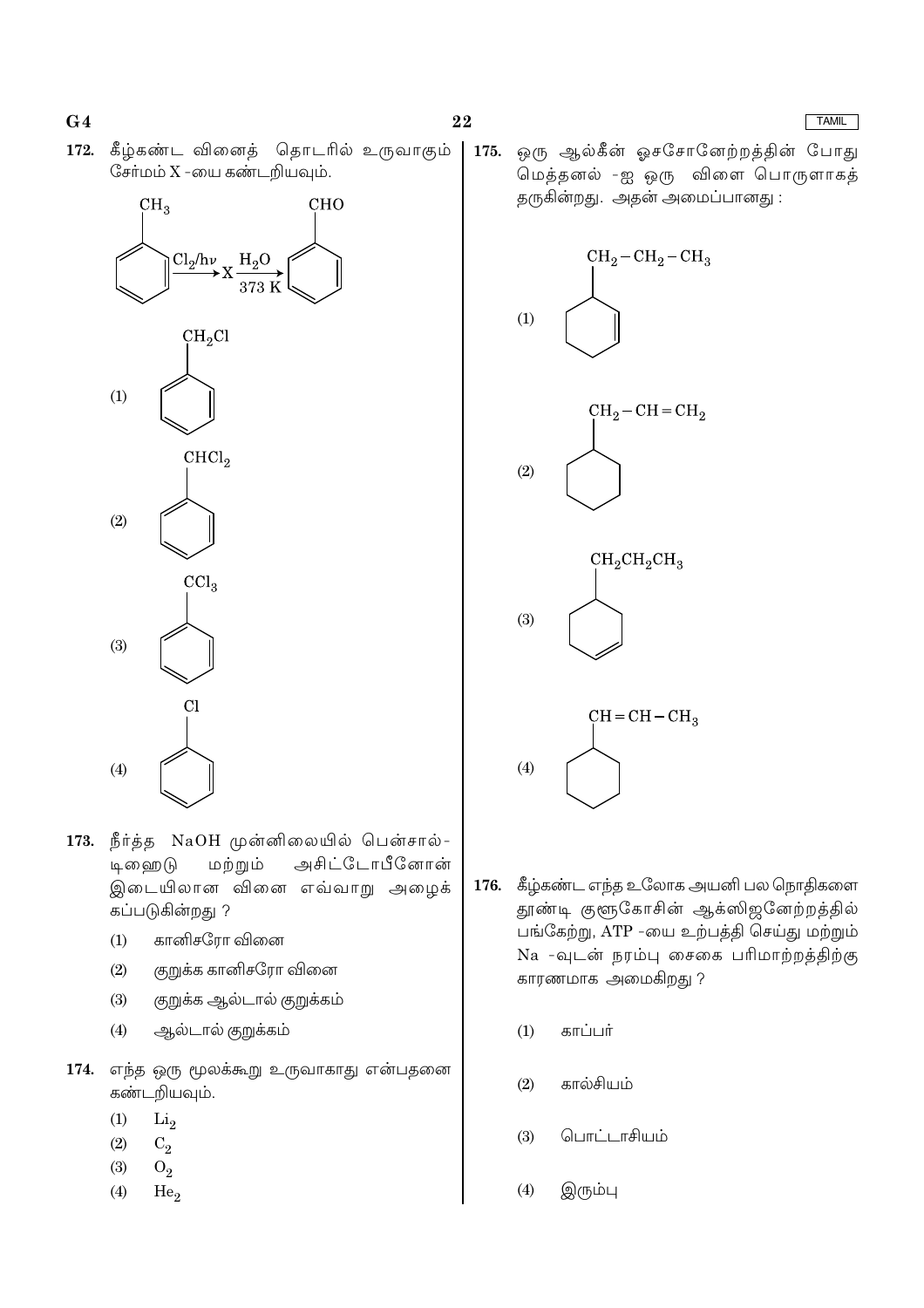அனிசோலை, HI உடன் பிளக்கல் வினைக்கு 177. உட்படுத்தும் போது கிடைப்பது :









178. கீழ்கண்டவற்றை பொருத்துக.

|                                           |                                | ஆக்சைடு   |       |       | தன்மை            |  |  |  |
|-------------------------------------------|--------------------------------|-----------|-------|-------|------------------|--|--|--|
| (a)                                       | CO                             |           |       | (i)   | கார              |  |  |  |
| (b)                                       | BaO                            |           |       | (ii)  | நடுநிலை          |  |  |  |
| (c)                                       | $\text{Al}_2\text{O}_3$        |           |       | (iii) | அமில             |  |  |  |
| (d)                                       | Cl <sub>2</sub> O <sub>7</sub> |           |       |       | (iv) ஈரியல்புள்ள |  |  |  |
| கீழ்கண்டவற்றுள் <b>சரியான</b> விடை எது  ? |                                |           |       |       |                  |  |  |  |
|                                           | (a)                            | $(b)$ (c) |       | (d)   |                  |  |  |  |
| (1)                                       | (ii)                           | (i)       | (iv)  | (iii) |                  |  |  |  |
| (2)                                       | (iii)                          | (iv)      | (i)   | (ii)  |                  |  |  |  |
| (3)                                       | (iv)                           | (iii)     | (ii)  | (i)   |                  |  |  |  |
| (4)                                       | (i)                            | (ii)      | (iii) | (iv)  |                  |  |  |  |
|                                           |                                |           |       |       |                  |  |  |  |

- $CaCl<sub>2</sub>$ , Mg $Cl<sub>2</sub>$  மற்றும் NaCl கரைசலினுள் HCl 179. செலுத்தப்படுகின்றது. கீழ்கண்டவற்றுள் எந்தசோ்மம்/களில் ஒன்று படிகமாகும் ?
	- $NaCl$  மட்டும்  $(1)$
	- $MgCl<sub>2</sub>$ மட்டும்  $(2)$
	- $(3)$  $NaCl, MgCl<sub>2</sub>$  மற்றும்  $CaCl<sub>2</sub>$
	- $(4)$  $MgCl_2$  மற்றும்  $CaCl_2$  இரண்டுமே
- அசிட்டோன் மற்றும் மெத்தில் மெக்னீசியம் 180. வினைபுரிந்து ஆகியவை பின் அதன் தொடர்ச்சியாக நீராற்படுத்தால் கிடைக்கும் விளைபொருள் :
	- ஈரிணைய் பியூட்டைல் ஆல்கஹால்  $(1)$
	- $(2)$ மூவிணைய பியூட்டைல் ஆல்கஹால்
	- $(3)$ ஐசோபியூட்டைல் ஆல்கஹால்
	- $(4)$ ஐசோபுரப்பைல் ஆல்கஹால்

 $-000-$